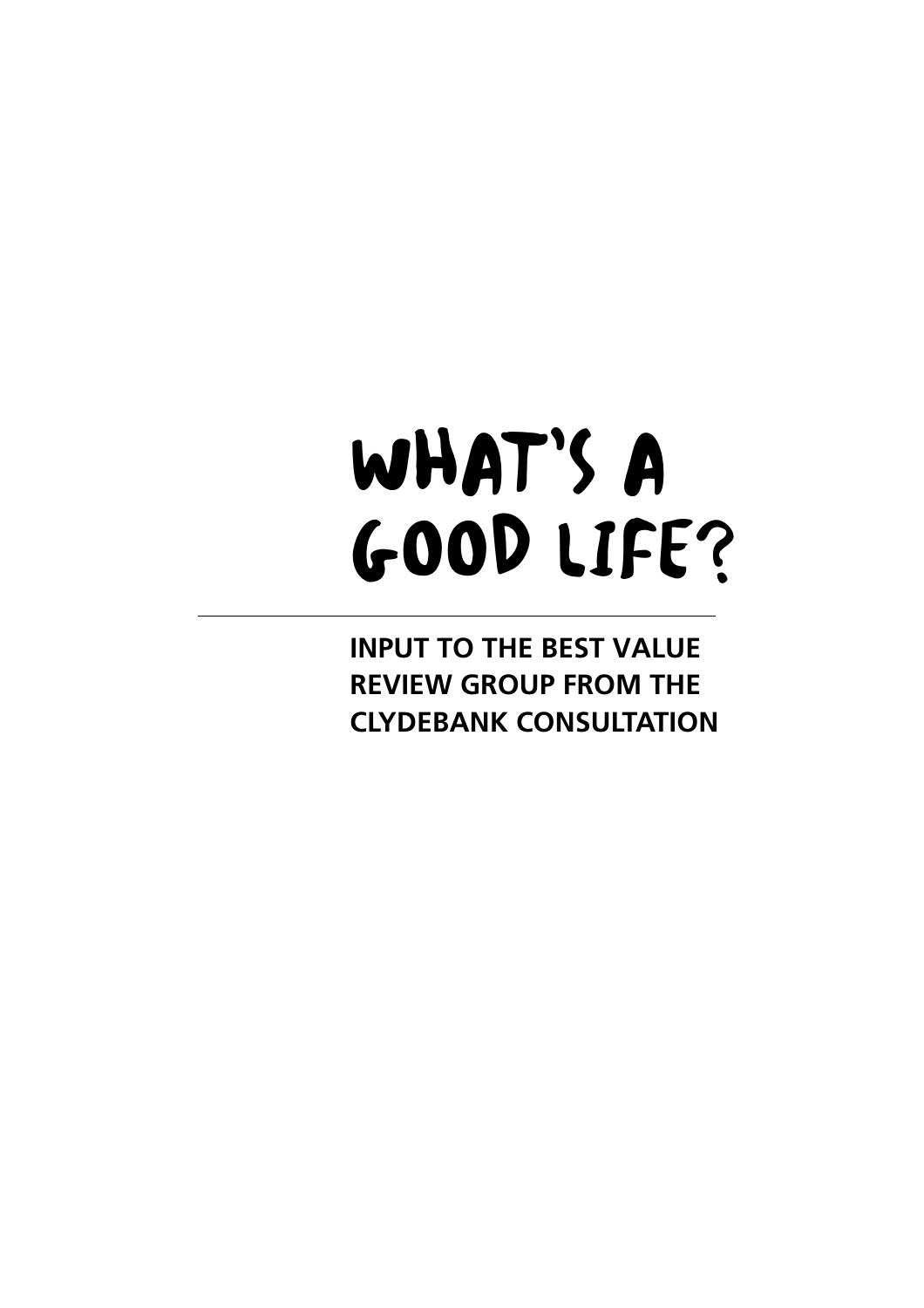

SHS Trust 1a Washington Court, Washington Lane Edinburgh, EH11 2HA

Telephone 0131 538 7717 Text Telephone 0131 477 3684 Fax 0131 538 7719 Email general@shstrust.org.uk www.shstrust.org.uk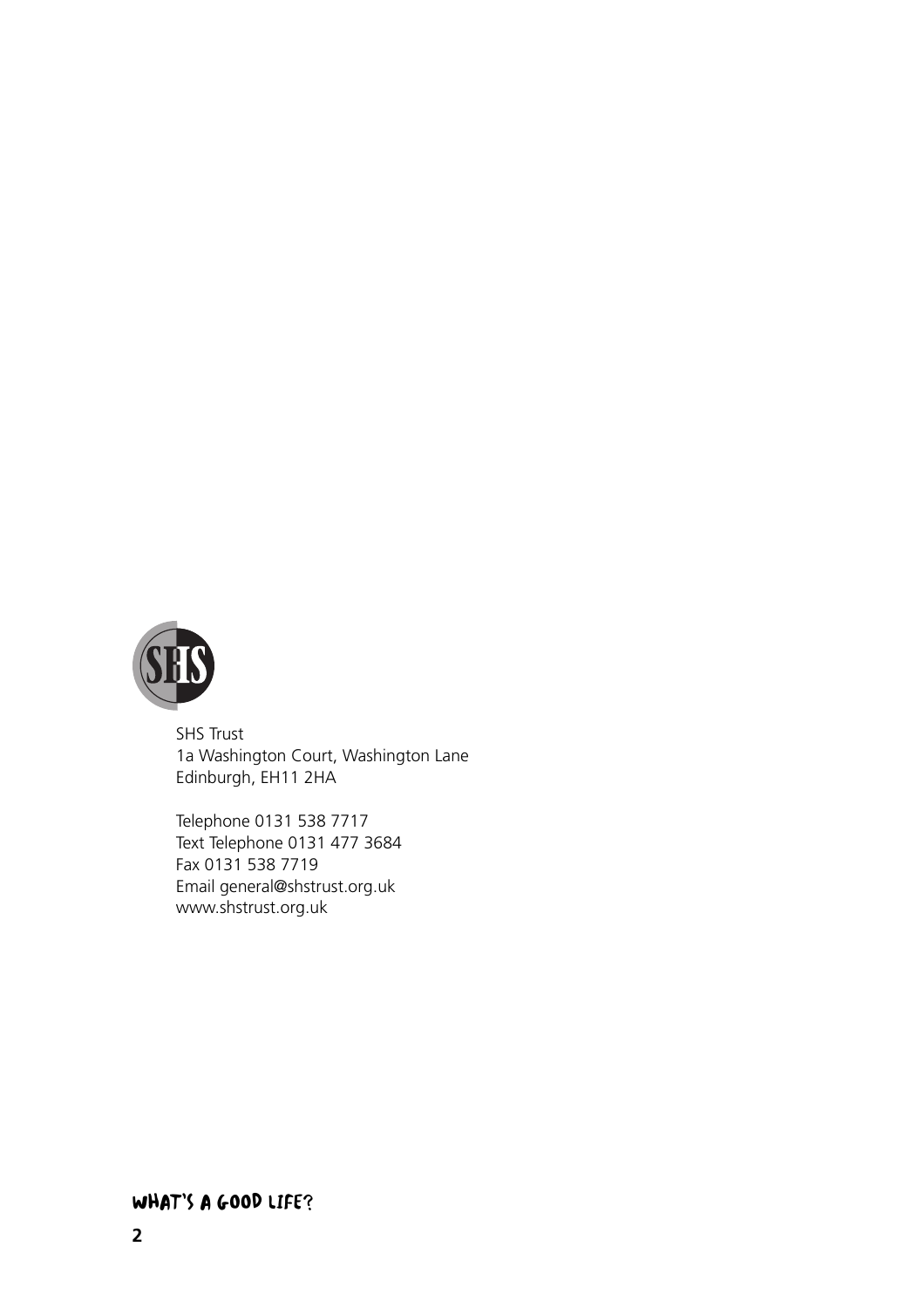# INTRODUCTION

This report summarises the outcomes of the "What's a Good Life?" project for the purpose of informing the current Best Value review process.

"What's a Good Life?" was conceived in October 1999 when West Dunbartonshire Council, Greater Glasgow Health Board and Clydebank College wanted to find out from people who lived in the Clydebank area what was important to them and what they thought made a good life for them. Scottish Human Services Trust staff worked alongside volunteers from Clydebank to design and carry out the project. The findings were delivered in June 2001 at the Future Search conference during which the input to the consultation was reviewed by participants and other interested parties and a set of recommendations agreed.

At a time when there is some cynicism and frustration around the methodologies and outcomes of review related consultative processes, the findings of the "What's a Good Life?" project provide an unusually rich information source for the current review.

The information gathered in the Clydebank consultation poses quite a challenge to the kind of consultation processes that typically inform Best Value review processes. Most importantly, the findings of the project emphasise the difficulties inherent in gaining critical feedback on services from some of the people who use them. In particular, it was clear that people with learning difficulties were unusually lacking in critical feedback in comparison with the general population.

The project was an effective piece of participatory research. It involved people with learning difficulties and other service users at every stage of the project except the initial design and in the steering group.

The outcome of this project showed that, whether or not a person has learning disabilities, there isn't much difference in terms of what people want in their lives. Overall, when people were asked what would make a good life for them, the following top ten list of attributes emerged:

- 1. Having friends
- 2. Having a good social life and going out
- 3. Spending time with family
- 4. Having a job
- 5. Having your own house
- 6. Job satisfaction getting something good from it
- 7. Having enough money to do what we want
- 8. Having music in our life
- 9. Being healthy
- 10. To live where I want/Going on holiday/Living life to the max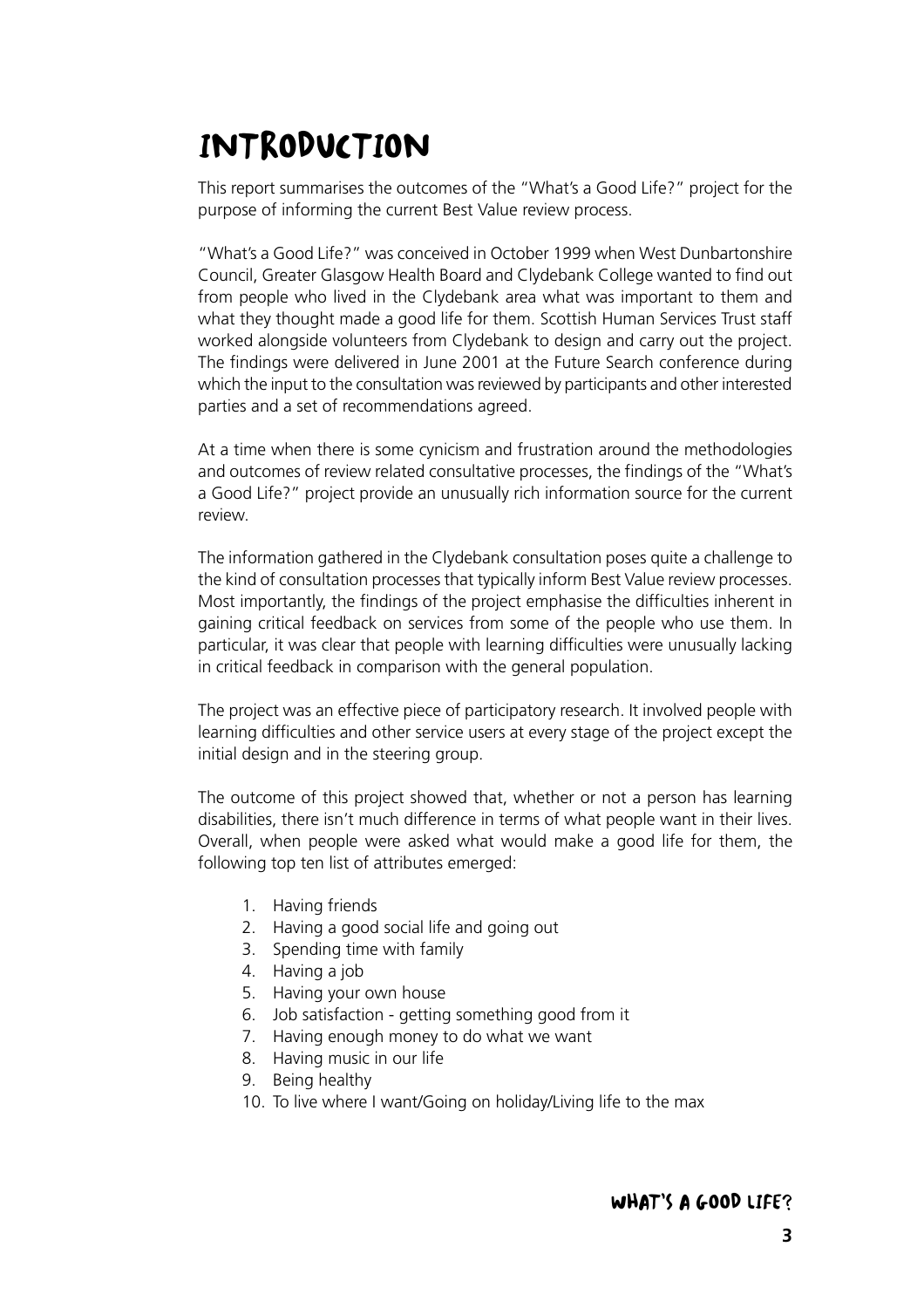# UNDERSTANDING THE PROCESS OF "WHAT'S GOOD LIFE?"

The project was launched in August 2000. Volunteers from the community were recruited to be part of a group who would prepare a questionnaire and ask people about their experiences of using services in Clydebank.

In October 2000 training started with 12 volunteers. During this training the team members looked at issues such as making choices; speaking up for yourself; power in society; prejudice and stigma; listening and interviewing skills and judging quality.

By February, the team was ready to design the questionnaire they would use to interview local people. The purpose of the questionnaire was to find out what people in Clydebank think about jobs; where they live; health services; further education and day services. We also wanted to find out what makes a good life for people.

The next stage was for the team to decide whom they wanted to interview. The team decided to get a good mix of local people, and a good mix of opinions by interviewing:

- People with learning disabilities and people with no learning disability
- Men and women
- Older people and younger people

The team then used their local knowledge and contacts to find people who were willing to be interviewed. The team then interviewed 44 people across Clydebank.

In order to make sense of the information gathered, the team turned to the "Framework for Accomplishment" developed by John O'Brien as a way of understanding quality in human services.

This provided a highly relevant framework for analysing results because, when people talk about what makes a good life, or what makes life worth living, the same things come up again and again. Along with the "physical" needs for safety, food, health, sleep and comfort people reference social and psychological needs that seem equally important. John O'Brien summed these up as:

- Making choices
- Sharing ordinary places
- Developing abilities
- Being treated with respect and having a valued social role
- Growing in relationships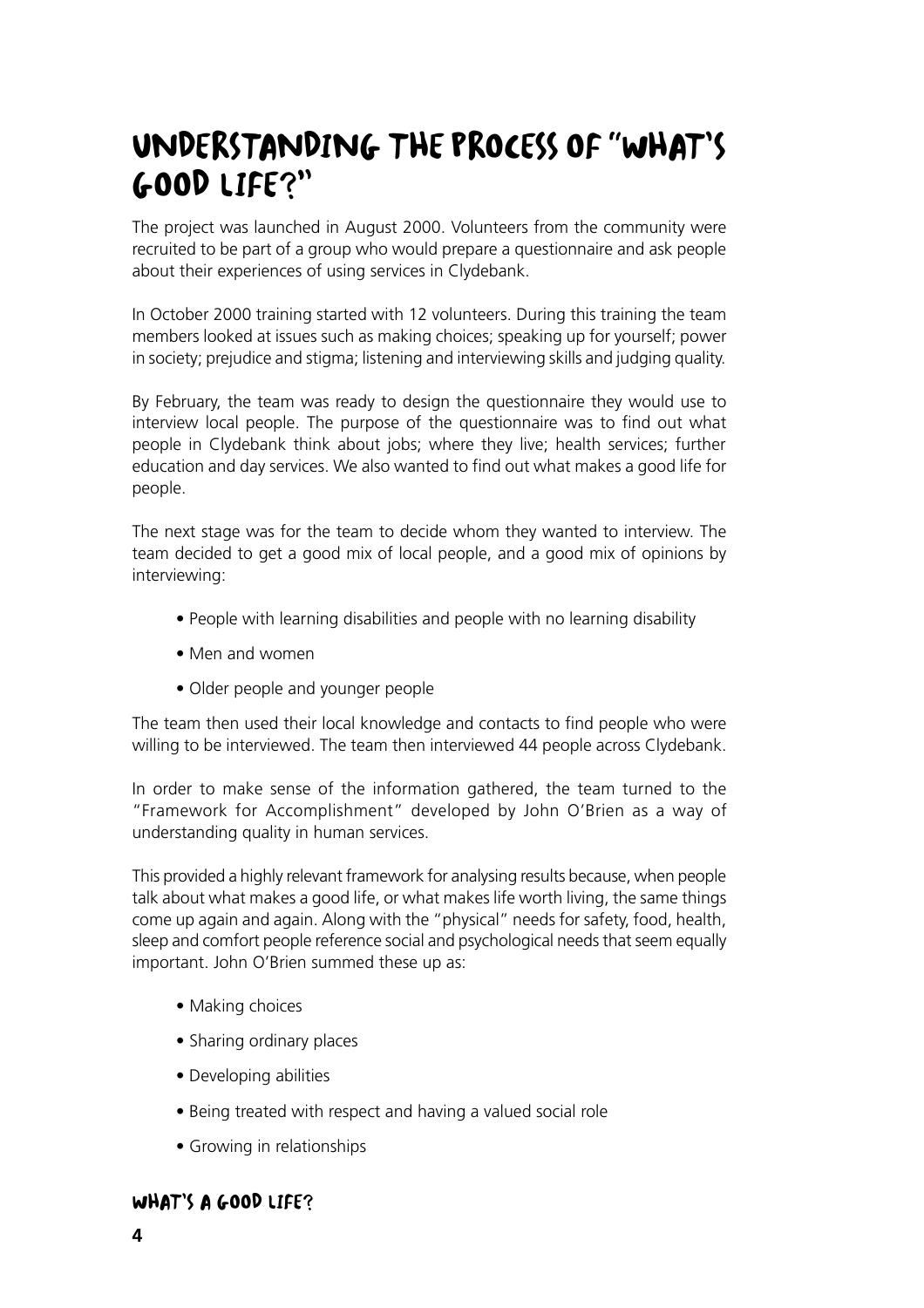The analysis of responses during the Clydebank consultation was focused on how well the service was doing in relation to the five service accomplishments. The analysis is reproduced in more detail in Appendix 1.

In referring to an "accomplishment" we are talking about a particular characteristic of the service - not something an individual needs to achieve. The five service accomplishments are about people who use services being a part of their communities, and not being different and separate. Using this framework the team looked at whether services in the Clydebank area were working towards or working against people being part of their communities.

The question applied to the findings of the project team was:

| "Because of what the service is doing or has<br>done                                                  |  |
|-------------------------------------------------------------------------------------------------------|--|
| Are people able to share ordinary places and<br>do ordinary things in them?                           |  |
| Are people able to make real choices and<br>exercise control over their lives?                        |  |
| Are people developing genuine friendships<br>and relationships?                                       |  |
| Are people respected? Are they valued by<br>their community and seen as having<br>something to offer? |  |
| Are people using and developing their<br>abilities and talents?"                                      |  |
|                                                                                                       |  |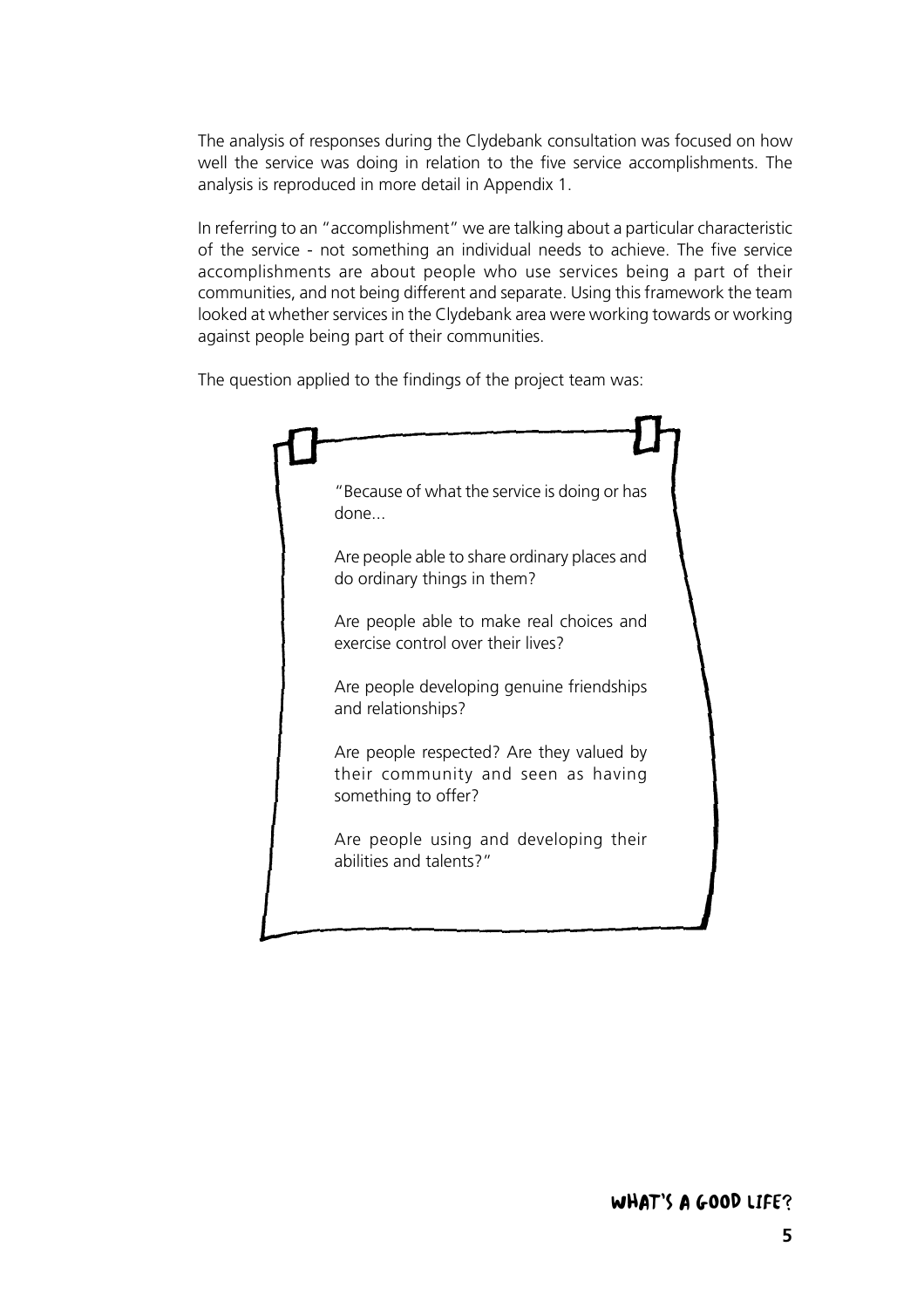# WHAT'S A GOOD LIFE? THE FINDINGS

The project questionnaire covered six areas of every day life for people with and without disabilities:

- What people do with their free time
- Where people live
- Jobs and employment
- Day centres
- College
- Health care

For each category the question asked was "Do the answers people have given show us that the service is working towards or working against the standard set by O'Brien in the five Service Accomplishments?"

# FREE TIME

People with and without learning disabilities enjoyed doing many of the same things: eating out, swimming, sports, dancing

People who did not have a learning disability were often involved in activities that developed their abilities. They did things like restoring old cars, learning to play the pipes or restoring furniture. People with learning disabilities "socialised" or "hung around the house". There were some exceptions where people went fishing or played football.

Many of the things people with learning disabilities do in their free time happen in separate places such as social clubs that are just for people with learning disabilities.

# WHERE PEOPLE LIVE

In general, people share the same kinds of housing but the lifestyle of people with learning disabilities is different from people who have no learning disability.

Many people with learning disabilities continue to live with their parents long after most people would have left home to live more independently.

Most people with a learning disability said that they would rather live with people other than those they live with now. People who had no learning disability said that they were happy with the people they lived with.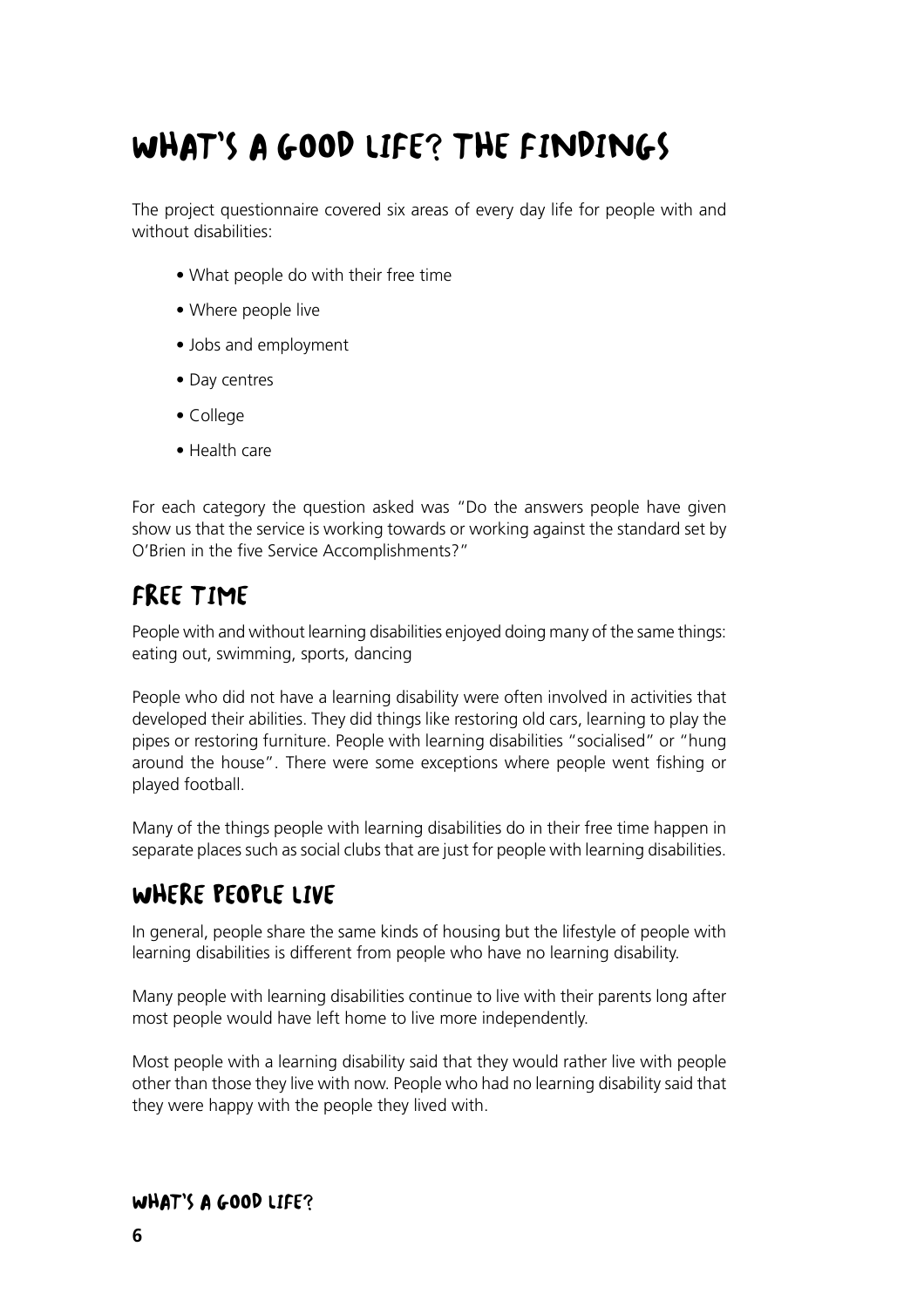Some people with learning disabilities said that some of the basic choices about how they live were decided by staff e.g. when they took a shower and when they could have friends over.

### JOBS AND EMPLOYMENT

Most people with learning disabilities do not have a job. Most of the people with no learning disabilities whom we interviewed were in full time employment.

Many of the people interviewed who had jobs said that one of the things they liked most was meeting people at their work.

Many of the people with learning disabilities have ambitions and ideas about the kind of job they would like to do. They had ideas about how they could be supported to find a job.

Most of the people we interviewed who had learning disabilities said that they would really like to have a job. They thought it would be more interesting and worthwhile than what they do now. They also want a job to learn new skills.

People with learning disabilities who had jobs were not working in lots of different types of jobs. The jobs they were doing were generally less skilled than jobs that people with no learning disabilities do.

Some people who go to the day centre five days a week count that as their full time job, although they receive no wages for the work they do.

## DAY CENTRES

People who go to day centres are keen to learn new things such as maths, english, geography, horse riding, job coaching.

Nearly all the people who go to a day centre have made friends there.

Several people said the staff at the centre were friendly and helpful.

Some people said they do have a choice about the activities they do in the centre.

The centre is far away from the community - pubs, shops etc.

Most people go 4/5 days a week and don't get the chance to take part in other "ordinary" things.

Most of the activities people do at the day centre don't help develop their abilities e.g. listening to music, pushing wheelchairs - "on Tuesdays I do line dancing with one of the staff and in the afternoon I just play music, just sit around."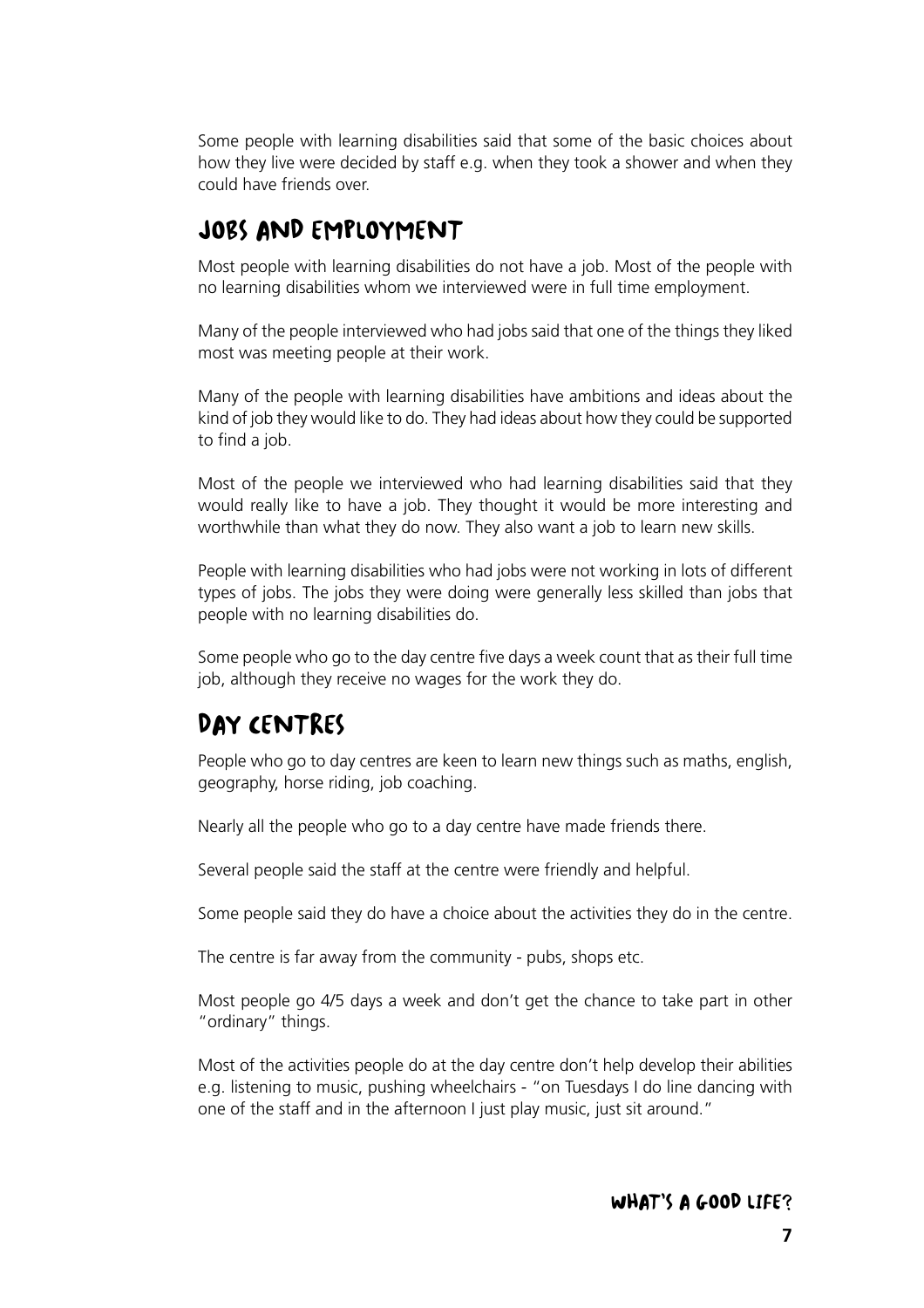Most day centre users do not feel they are given the chance to learn new things.

One centre user said "sometimes the staff have an insensitive joke...they make it difficult for us to understand them...and people can get quite offended at the way it's addressed to them."

People said they would rather go to a day centre than have a job because they felt they were not capable of having a full time job, or even not capable of travelling there.

Nearly all people who do not have a learning disability said they would choose not to go to day centre. One person said that it wouldn't give them enough freedom to do what they wanted.

Everyone who goes to the day centre said that the staff were friendly: "They are very friendly, very jolly," "They say, "how's my wee friend today?", "They're very friendly."

# COLLEGE

Students with learning disabilities and students with no learning disabilities go to the same college.

People with a learning disability study a wide range of subjects e.g. computing, plumbing, metalwork, shopping and cooking.

All the students who were asked said that they had made friends at college.

Student's comment about staff, "If you tell them a problem, they will always deal with it, and that's important." "I like XX, she treats me like an equal"

Being a student is a role that is valued in our society.

All the people with learning disabilities who are at college are in classes just for people with learning disabilities.

Quote from member of College staff to students,

 $G_{5}$  You all communicate with me very well and I hope that I can bring myself down to your level so I can communicate with you. That's what it's all about isn't it? 2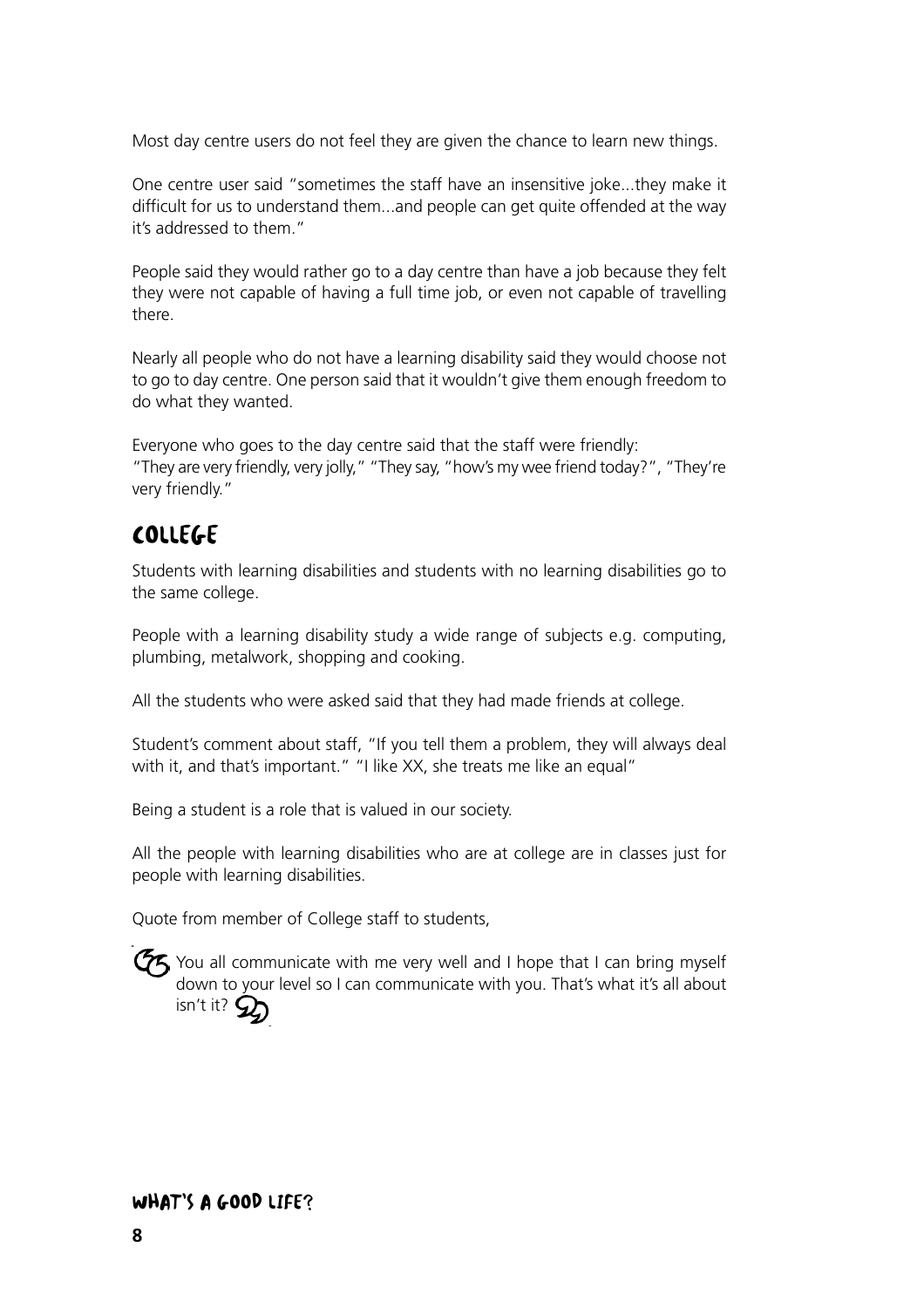# HEALTH

People with learning disabilities go to the same doctors' surgeries as people with no learning disability.

Most people felt they could trust their doctor.

Comments about doctors' attitudes:

 $\mathcal{G}_5$ "He takes me very seriously," "She listens well," "He is patronising," "If you go in for the Pill you are looked at as if you were scum," "As soon as I walk in to see him he goes like, I'm too busy, scram."  $\mathcal{D}$ 

Some people said they were happy with the amount of information they received about health care.

Some people said they could choose the doctor they saw, and if they wanted a male or female doctor.

People said they were not given enough time to talk to their doctor.

Some people felt that they did not get enough information about health care.

Most people did not like the appointment system, because they either found it hard to get an appointment or they didn't get enough time in that appointment.

Some people with learning disabilities said they did not trust their doctor.

Some people with learning disabilities and people without a learning disability felt that their doctor didn't listen to them.

# CHOICES AND CRITICISM

We observed a significant difference between the ways in which people with learning disabilities answered questions in the interviews and the ways in which people without learning disabilities answered.

When we started to look at the information we had collected we noticed something unusual. Most of the people we interviewed who had a learning disability did not have many criticisms of the services they received. They seemed to like where they lived, they liked what they did during the day and how they spent their free time. College was good, the day centre was good - it seemed as though everything was fine.

The answers from people who did not have a learning disability were quite different.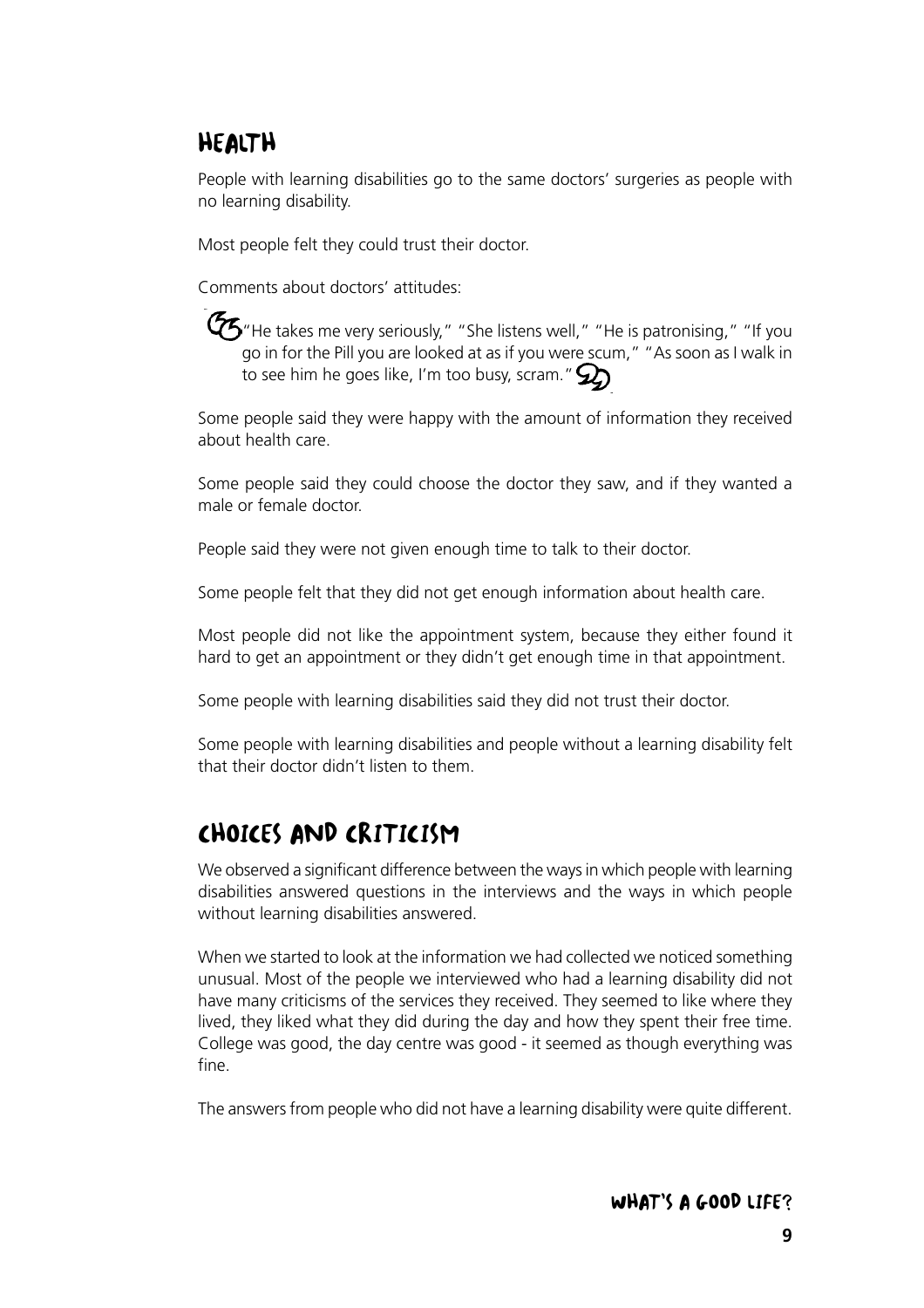They had lots of criticisms about their jobs, where they lived, college courses, doctors and so on.

As a team, we tried to work out why people with learning disabilities had fewer criticisms than people with no learning disabilities.

The suggested reasons we came up with were:

The people with learning disabilities we interviewed did not know us and so may have felt that they could not trust us not to tell the staff or other people about what we said.

Perhaps they thought they could get into trouble with the staff if they criticised them or the service.

We interviewed people in places they were talking about (e.g. the day centre) and so it may have made them uneasy about criticising staff or the service.

They may have been feeling nervous or frightened about the interview because they were not used to being interviewed.

They may not be used to being asked for their views or opinions about services, so they may not be used to thinking or speaking in that way.

They may not have been very critical because they do not have a lot of life experience or things to compare services with so this might mean that they have low expectations about what's good and what's not.

They may not have wanted to criticise things because it is all they have and they would be worried that they might lose the chance to go there.

In the past they may have given their opinion, only to find that it was ignored. So, they may feel that it is a waste of time to give their opinion now.

They might feel embarrassed and not want to give their opinions.

Parents and workers often do not expect people with learning disabilities to achieve very much or to think for themselves. These low expectations "rub off" on people and so they think that somehow they have no right to expect more and better from their lives.

The team felt that even though people with learning disabilities did not have very many bad things to say in the interviews this did not necessarily mean that they are happy with where they live and what they do during the day. The group felt it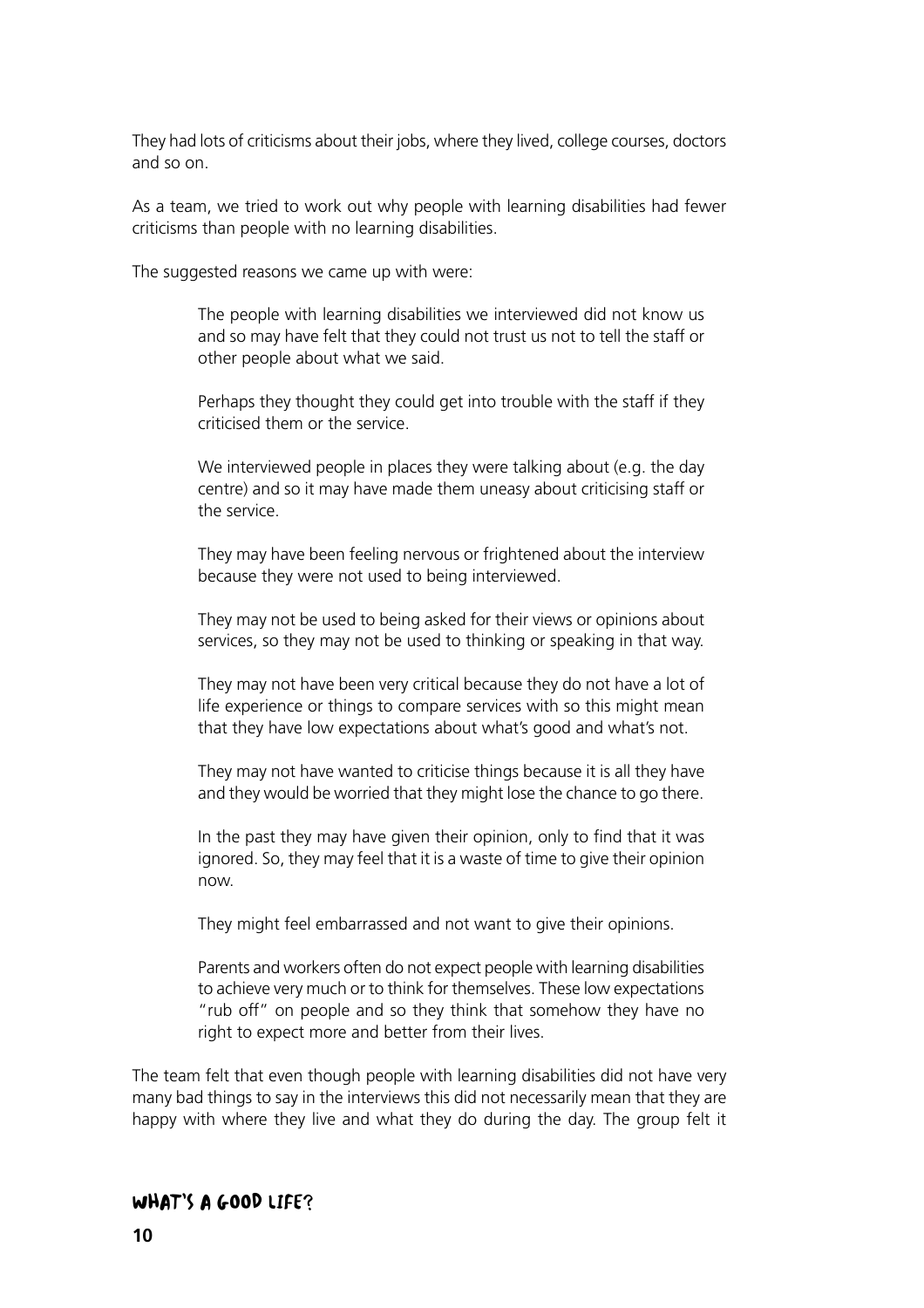meant that they might not be able to say that they are unhappy because they are afraid to or perhaps because they have nothing to compare their current situation with, they do not realise that things could be better.

The basis for this thinking was that, even though criticisms were not frequent and when made they were mild; significant numbers of those interviewed did express desire for something different. For example, out of 26 people interviewed who had a learning disability, 15 said that they would prefer another living situation and 15 said they would like to have a job. Sixteen said there were things they would like to do in their free time that they can't do at the moment.

The team also noticed that several of the most critical comments tended to emerge indirectly in statements people made during the interviews. The team considered that some of the following comments, although often not expressed as a criticism, were illustrative of some of the flaws in the services and the ways in which services are provided. One of the comments that stimulated much discussion and concern was made by a college lecturer and reported back by participants in the team. We include it under the heading "College" below.

### WHERE PEOPLE LIVE



"I could live in the respite house. If I had the choice I would live in my house with support."

"I did have a say about what colour the room was painted and I picked the sofa and the coffee table. I choose what I eat. I have to ask permission from key workers if I want to have people over. I choose when to go to bed but the key workers wake me up each morning for my shower and breakfast."  $\mathcal{D}$ 

# JOBS AND EMPLOYMENT



 $\bm{\mathcal{G}}$  "I would like my key worker to help get me a job. Generally to tell me how to get a job. I don't have a job at present because there is no-one to give me the information."

"[I want} somebody to take me on board and give me a wee bit of respect."

"There's no work, it's mainly recreation. That's what I don't like about it."

"I'd like to work and have money at the end of each week."

"I'll reapply for college - I can't work more hours because if I do it will affect my benefits." $\mathcal{D}$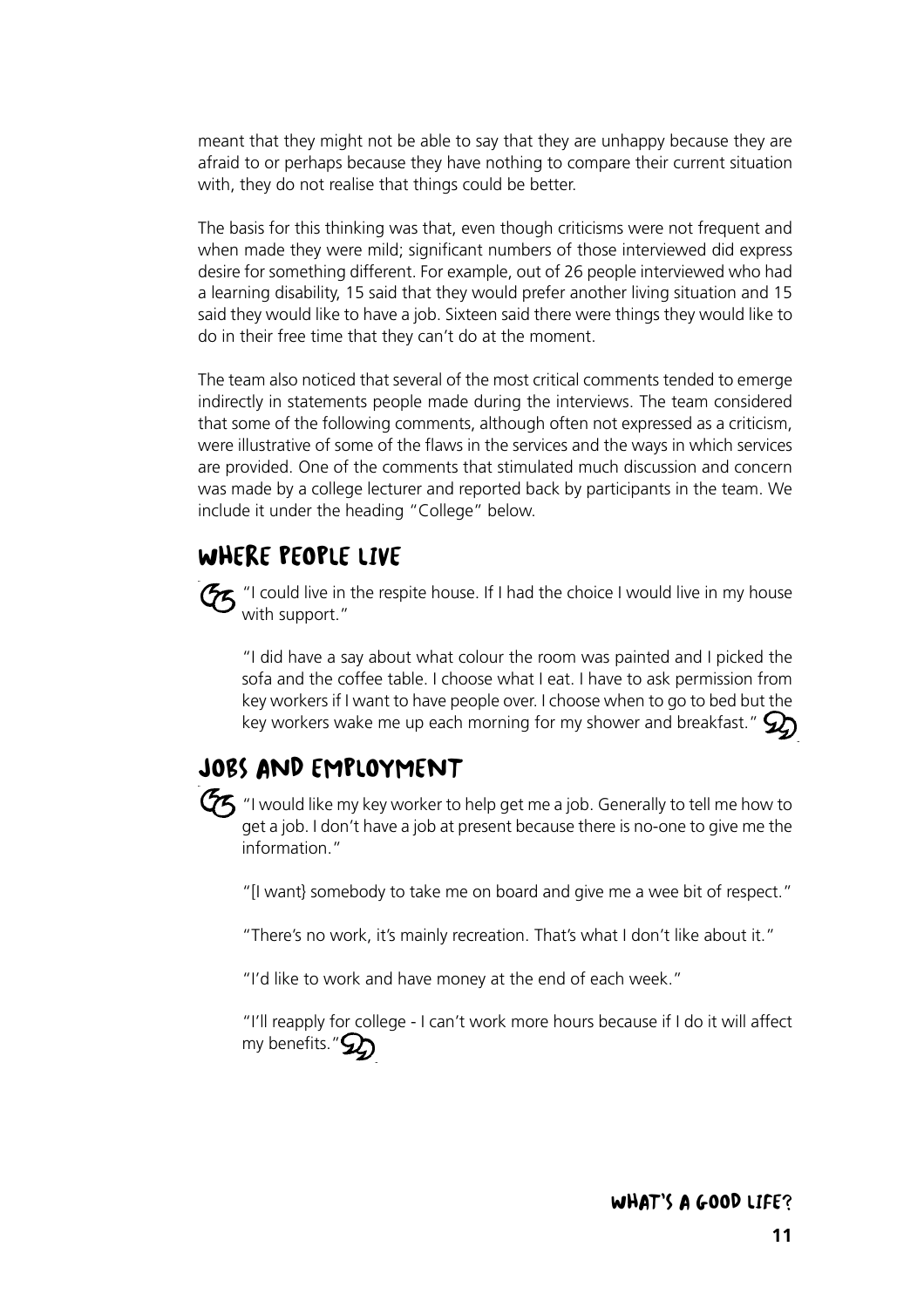# COLLEGE

 $G$  "I had a bad time at college - I got bullied and stuff."

"There is people in our section who went to mainstream and special schools. It's a mixture but sometimes it can make you look stupid - you know what I mean. Because people have gone to mainstream school and you haven't experienced it."

"[I like] talking to people and meeting people but that's about it."

"I don't like having to sit round waiting for classes to start."  $\mathcal{Q}_0$ 

About the staff:

 $\sigma$  "Very poor - I'm always getting into trouble and getting told to control my temper. They don't see the other side of it; they have always got to judge. They just don't give you any encouragement to get onto another course and that."

"Sometimes they can be fine and sometimes they can be big-mouthed."

"They are dead choosy, picky and have got favourites."  $\mathcal{D}$ 

Comments made by a college lecturer:

 $\bm{\mathcal{G}}$  "Well I love being here. I love being with the students, communicating, helping them when required and being there for their safety and well being. I really love my job, 99% job satisfaction but you have your bad days. I do my job. I have a good relationship with all the students as you know. You all communicate very well with me and I hope that I bring myself down to your level so I can communicate with you. That's what it's all about isn't it?" $\mathcal{Q}_2$ 

# DAY CENTRES

"I went to an ATC for one day and I've never been back. The social workers got me into the day centre - but I just sat around doing nothing all day. I broke down and cried - it was really upsetting. I could have just been at home sitting doing nothing and watching TV."

"I would rather have a job in my free time."

"I don't think the training teaches you enough."

"Sometimes there is not enough to do. You just sit and talk to the people who are there."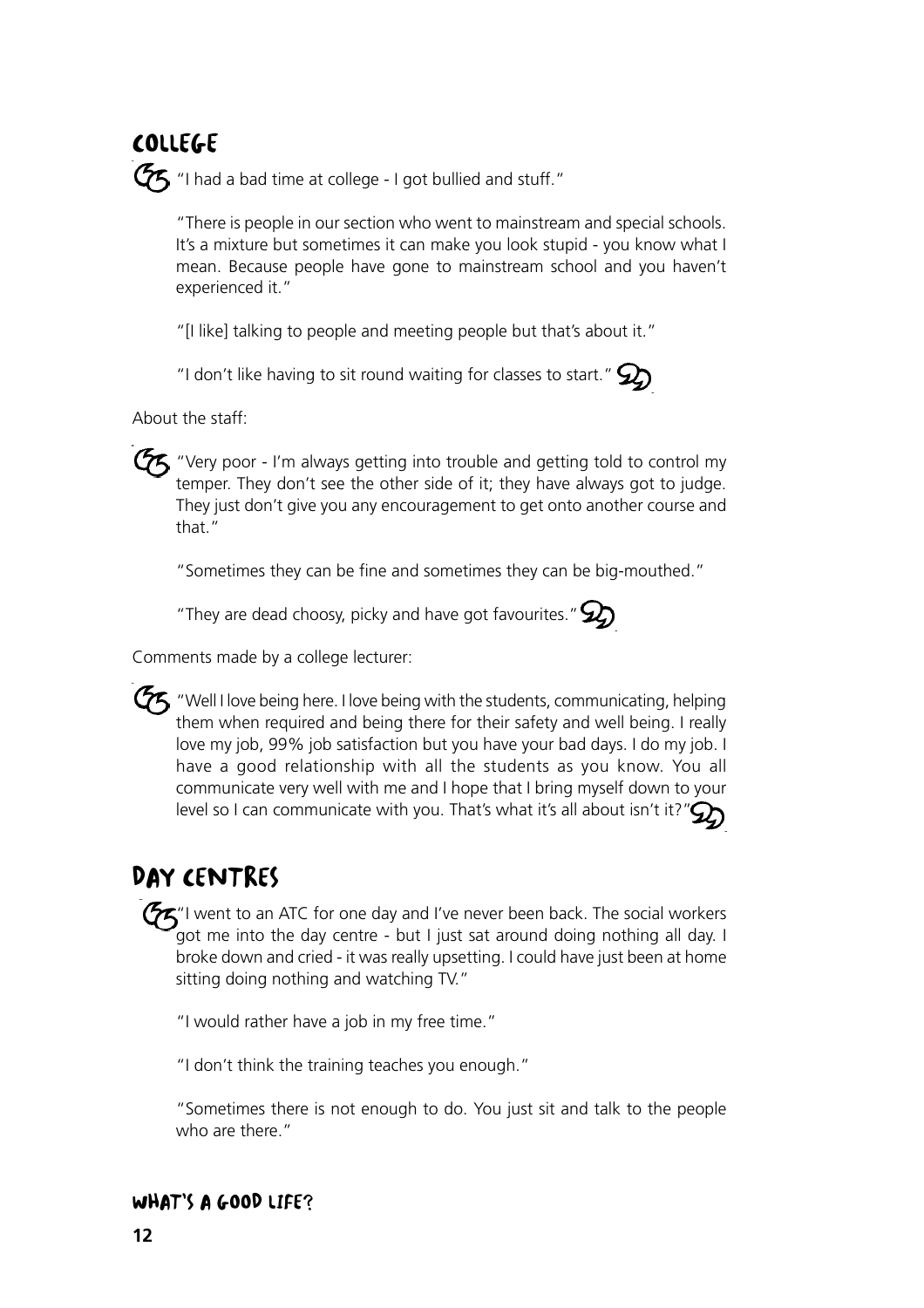"I don't like fights - yes there are lots of fights. It makes me angry."

"Sometimes I don't like just doing nothing - I don't really like that. I like to keep active."

"[I'd like to do] colouring in and painting. I can't do this at the moment because staff are away on their holidays and it's short-staffed."

"[I'd like to] go out more, go to the shops, to Clydebank and all that."

"[I'd like to do] horse riding. I can't do it because of staff shortages."

"I'd like to learn how to do maths and written English. I like to learn more about countries and the world, climates of the world and history as well. How things have been here and gone in the past. I can't do this because my key worker won't give me any sums to do. He thinks I shouldn't really need sums, he thinks they are not really relevant."

"I'd like to get out more - I go out once a fortnight which is fine - I get out for my tea and cakes."  $\mathcal{D}$ 

About the staff:



 $\boldsymbol{\mathcal{F}}$  "They say 'how's my wee friend the day' - they are friendly."

"I sometimes don't like the staff having an insensitive joke sometimes. Sometimes the three of them can make it difficult to understand and people can get offended sometimes in the way it's addressed to them. Sometimes I don't know when they are joking and when they aren't."  $\mathcal{D}$ 

### HEALTH CARE

About the doctors:

 $\mathcal{G}\hspace{-0.5mm}f$  "He kind of forgets about me - like he should be giving me regular check-ups to see if I'm alive and healthy."

"He talks too low and you can't make out a word he's saying and sometimes you have to wait a while. Sometimes the receptionists are cheeky."

"I'm a wee bit afraid of him."

"I don't like the fact that the receptionist calls me by my first name because I don't give them permission for that."

"If you go in for the Pill you are looked at as if you are scum."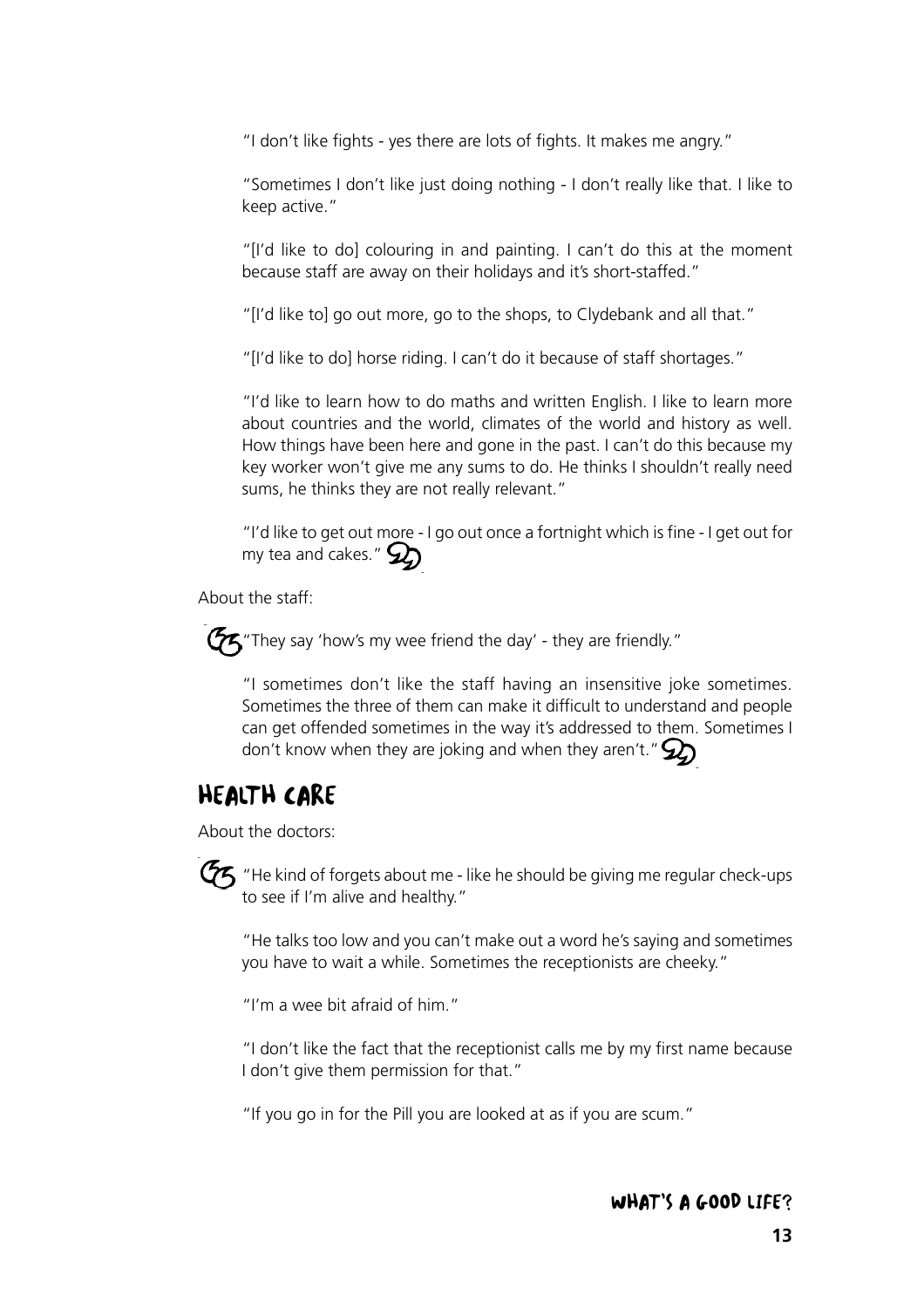"I don't like going to the doctors at all. I don't find it friendly [...] they are so busy [...] I feel it's an inconvenience for them me just being there."

"He says that I've wasted my time making an appointment."

"I've just got this thing in my head that if I tell him something personal he might tell my mum and I don't want my mum to know anything."

"He might let secrets out."

"[I'd like more information on] AIDs in case you get diseases off people and that. I went in and asked for contraception and they asked me what I wanted to know about that for and then they passed it onto other people and I wasn't very happy about that. I was kind of confused and a bit frustrated." $\mathcal{Q}$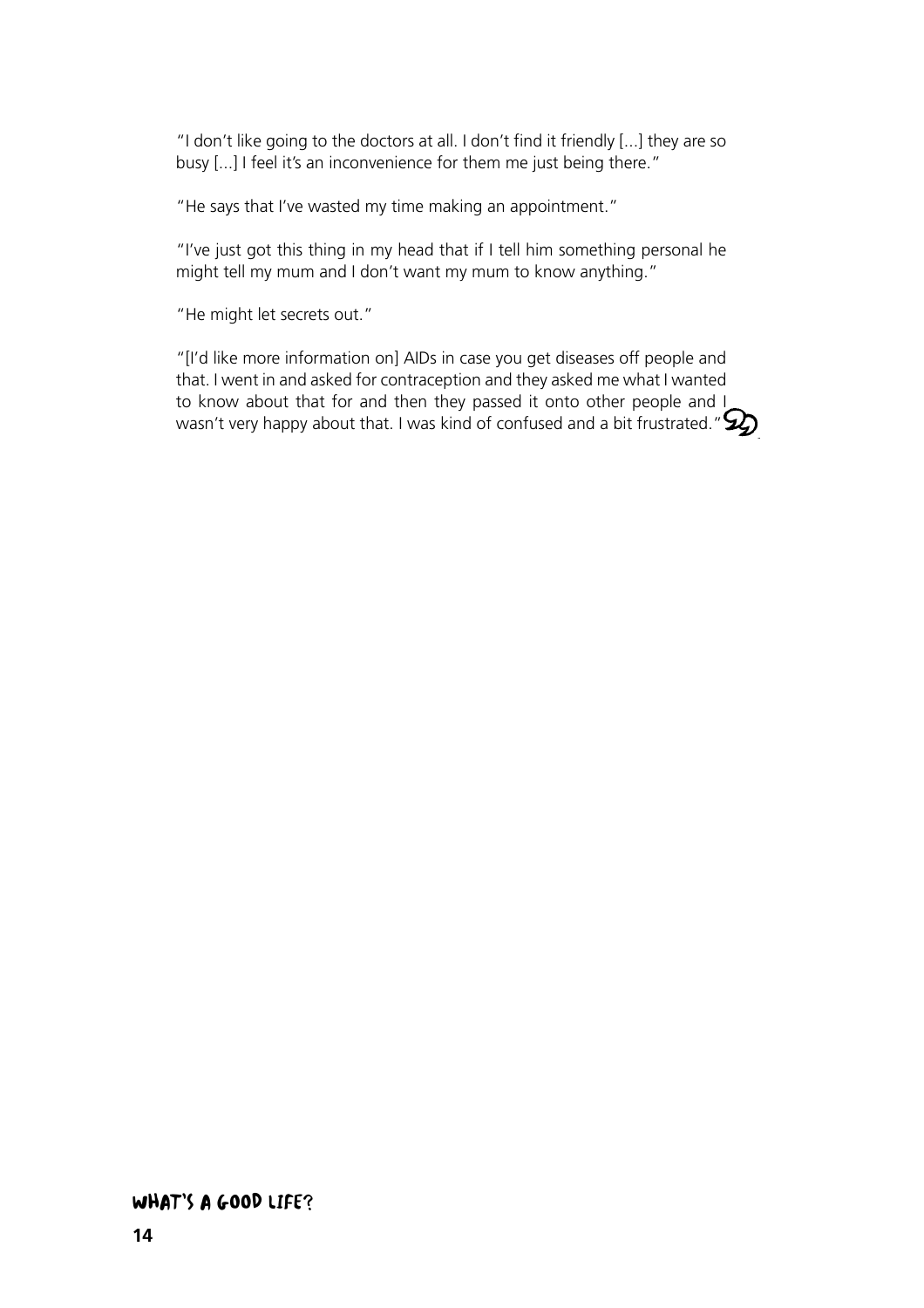# RECOMMENDATIONS FROM THE FUTURE SEARCH CONFERENCE

In June 2001 a conference took place to enable participants in the consultation and a range of people involved in service provision to try to come up with workable solutions to the issues brought up in the consultation process.

After hearing the main findings from the project, all the people at the Future Search Conference divided into six groups. Each group looked at a different section of the findings from the interviews and addressed the following questions:

- What is working well?
- What could be done better or differently?

Then each group was asked to brainstorm some ideas to make things better in the future, and decide on the best three or four ideas to present back to the big group.

Below is a summary of the main ideas that emerged from the conference.

# HOUSING/ WHERE PEOPLE LIVE

#### **Main issues:**

- People with learning difficulties living in supported accommodation not having the key to their front door.
- Some housing staff don't have very good attitudes towards people with learning difficulties e.g. trying to get them to fill in very complicated forms.
- Information about housing is not very accessible to people with learning difficulties.

#### **Recommendations:**

- An accessible book for people with learning difficulties about housing options written by people with learning difficulties.
- Every person with learning difficulties who is in supported accommodation should have the key to their door.
- Staff who work in housing should have inclusion values training to help them work better with people with learning difficulties.
- People with learning difficulties should be given more support to get their own home.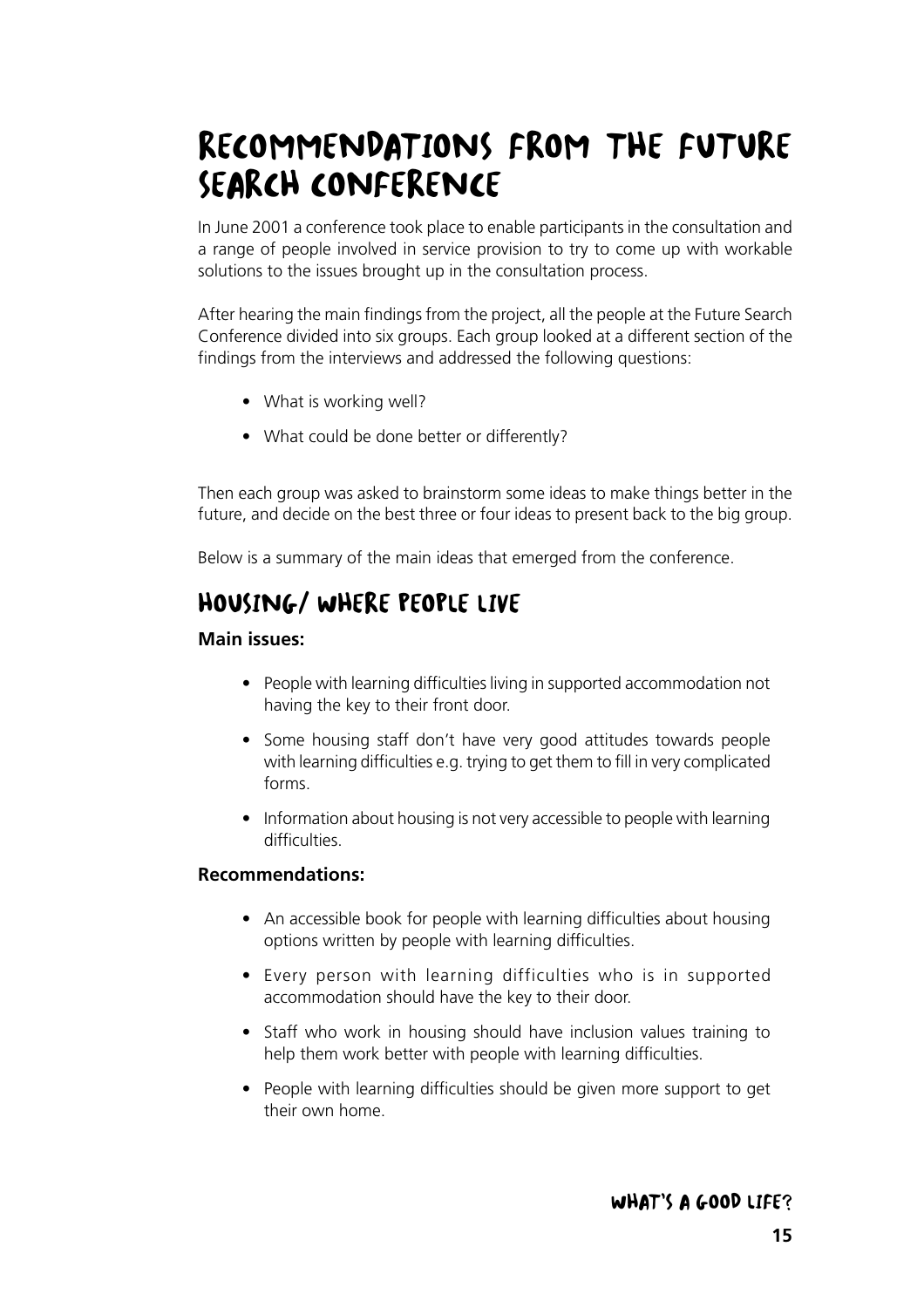# FREE TIME

#### **Main issues:**

- People who go to day centres don't do the same sort of leisure activities as other people with their free time.
- There are access problems to some buildings and types of transport that prevent people with physical disabilities being able to use them: e.g. buses, shops, pubs, restaurants.
- Sometimes people with learning difficulties do leisure activities with other people but aren't included properly.
- Do people really have leisure time if they don't have a job?
- People with learning difficulties often have small circles of friends, who are usually other people with learning difficulties.

#### **Recommendations:**

- Leisure activities for people with learning difficulties should be ordinary things with other ordinary people.
- People with learning difficulties need to have more opportunities to make friends with people who share their interests. People should do things with people who have the same interests, rather than doing things with people who have the same label.
- Person Centred Planning could be a good tool for people who find it harder to tell us what they want to do with their free time. It would help communicate this.
- People should be told not to judge people and to value people.

## JOBS AND EMPLOYMENT

#### **Main issues:**

- Some people with learning difficulties get stuck doing training for training instead of for work.
- People with learning difficulties are often assumed not to be able to work

#### **Recommendations:**

- Have job finders who really know what's needed.
- Make sure job training leads on to a job rather than just more training.
- Everyone needs to know about inclusion.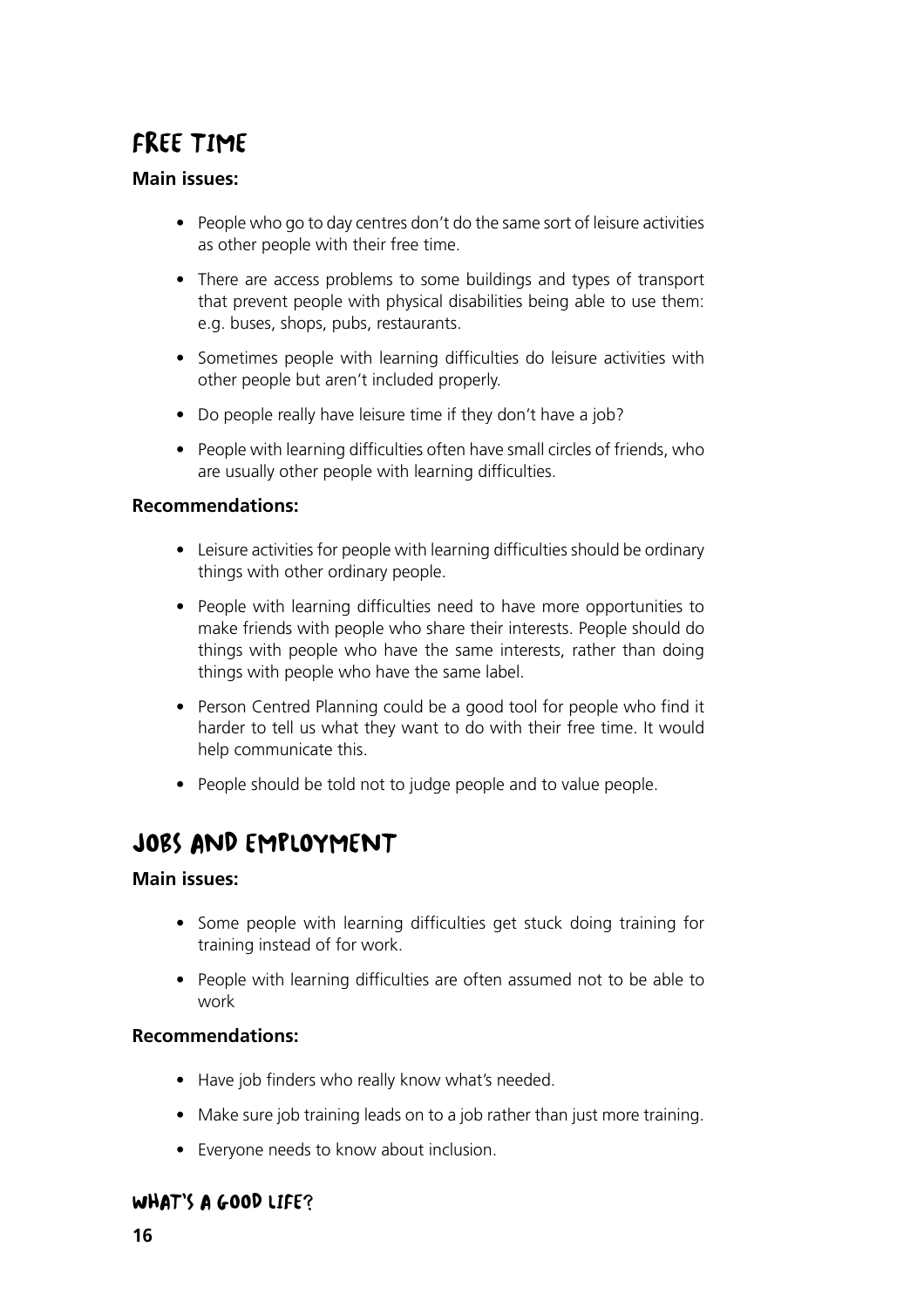# COLLEGE

#### **Main issues:**

- College courses were too long for some people and too short for other people.
- Some people with learning difficulties got stuck in a training loop, where they went to college to learn job skills, but couldn't find jobs when they left college, so ended up back at college.
- Some students got bored in the summer when college closed and they didn't have anything else to do.
- People with learning difficulties went on different courses to people with no learning difficulties, and so often they didn't really meet each other.
- People with learning difficulties have a limited choice of courses available to them, whereas people without learning difficulties could do any course.

#### **Recommendations:**

- Courses should be more flexible, so that people could take the time they need to complete them properly. For example people should be allowed to take one year or 2 years to complete the same course depending on how long they need.
- Colleges should have direct links with jobs and employment services, to help students find jobs when they finish college.
- College should stay open in the summer, maybe offering a selection of short courses, and to give people who need more time to complete their courses a chance to do this.
- Instead of having a supported learning department for students with learning difficulties, students with learning difficulties should be given individualised support to do the course of their choice.
- People should be given more support to help them choose the right course for them.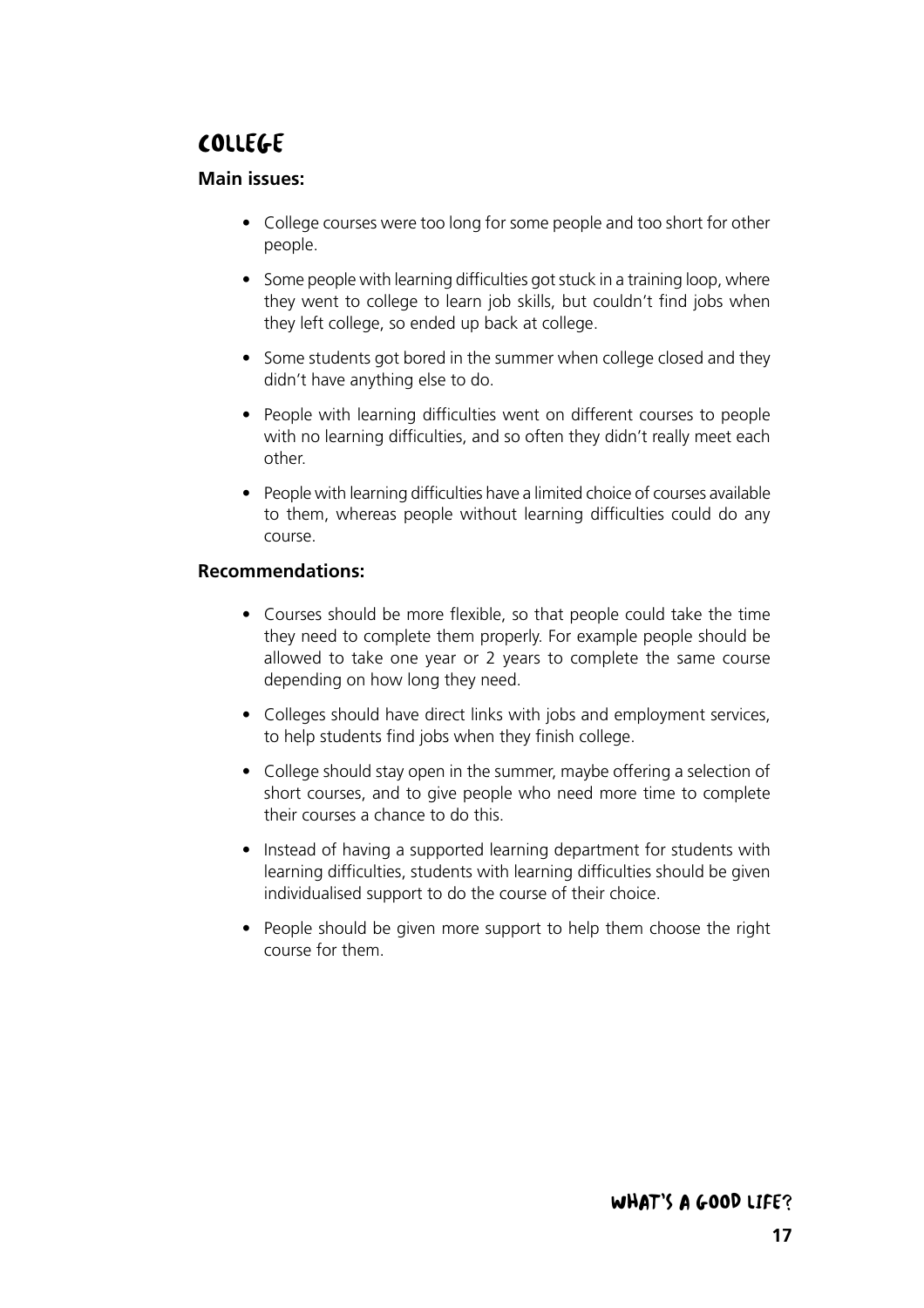# DAY CENTRES

#### **Main issues:**

- Day centres being in the middle of nowhere, separate from shops, houses, pubs etc. This meant that people who went to day centres didn't have many opportunities to meet other people. Plus, people who went to day centres usually went on special buses, rather than buses everyone else uses.
- The special buses meant that people had to arrive at and leave the centre at fixed times.
- Centres don't really help people find jobs.
- Centres aren't user-led.
- The choice of things people could do at the day centre was quite limited.
- Some people wanted to close the day centres, but that might mean that people who went to the day centre wouldn't have anything to do.

#### **Recommendations:**

- Day centres should be moved to the middle of communities.
- Day centres should support service users to do whatever activities they wanted to do, when they wanted to do them.
- Day centres should be encouraging and staff should be supporting people to do activities outside the centre, together with people without learning difficulties.
- Day centres should be closed down: but if this happens there needs to be alternative things put in place for day centre users, such as job coaching, more college courses, and more individualised support to access leisure activities, support to get direct payments.

# HEALTH

#### **Main issues:**

- The lack of sensitivity G.P.s showed to their patients, especially patients with learning difficulties.
- The huge amount of power GPs have over their patients e.g. with therapeutic earnings.
- Appointments being too short.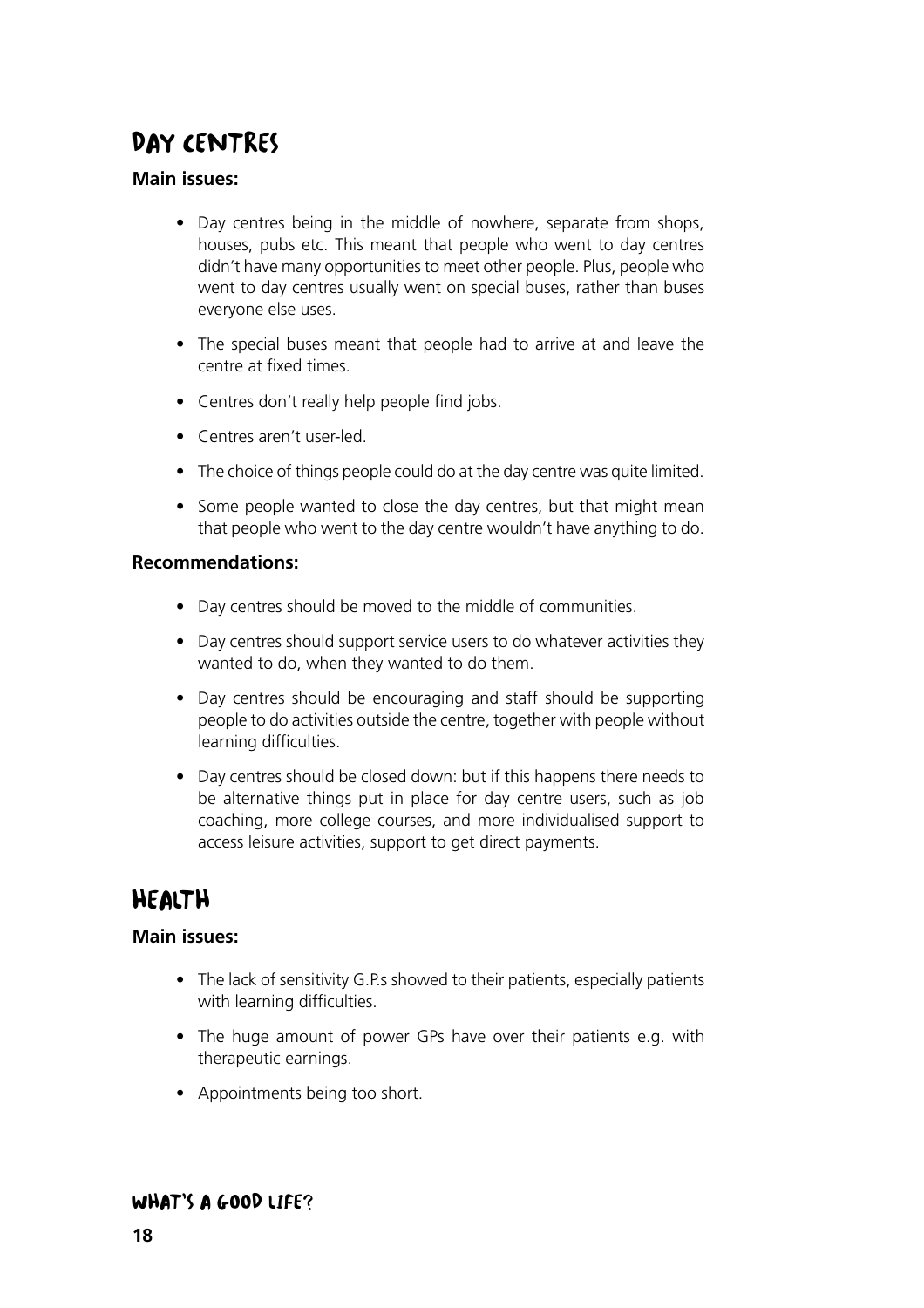#### **Recommendations:**

- People with learning difficulties should be able to have assertiveness training to help them be able to stand up to their doctors and speak up for themselves.
- Guidelines should be issued to all GPs to prevent them abusing their power.
- Double appointments should be available for people who need more time.
- Every health centre should have professionals with specialist knowledge in it.

### CONCLUSION

The project was an effective piece of participatory research. It involved people with learning difficulties and other service users at every stage of the project except the initial design and in the steering group. Involvement in both these aspects is an issue that should be addressed in similar future projects.

The project highlighted an interesting difference between the ways in which people with learning disabilities talk about their lives and the ways in which other people answer the same questions. The noticeable comparative lack of overt criticism and dissatisfaction in the responses of people with learning difficulties poses a challenge to anyone seeking to assess services or to better address the requirements of service users by conducting further broad consultative processes. The SHS team would argue that further consultation at this stage, without adequate inputs to support and encourage the imagining of possible alternatives is unlikely to yield significant further critical reflection.

Some major issues did emerge from the project:

Twenty six people who had a learning disability were interviewed. When we asked about whom people lived with, 15 of those 26 people said that they would prefer another living situation. SHS believes this indicates that a lot of people would like things to be different.

People with learning disabilities really want to work. But it seems that there are not many places where they can go and get help to find work. People find it difficult to get places on job coaching schemes. Only two people said that the college helped them find work. People say that they don't get help at the day centre. It seems a real shame when people have enthusiasm and ideas about what they would like to do.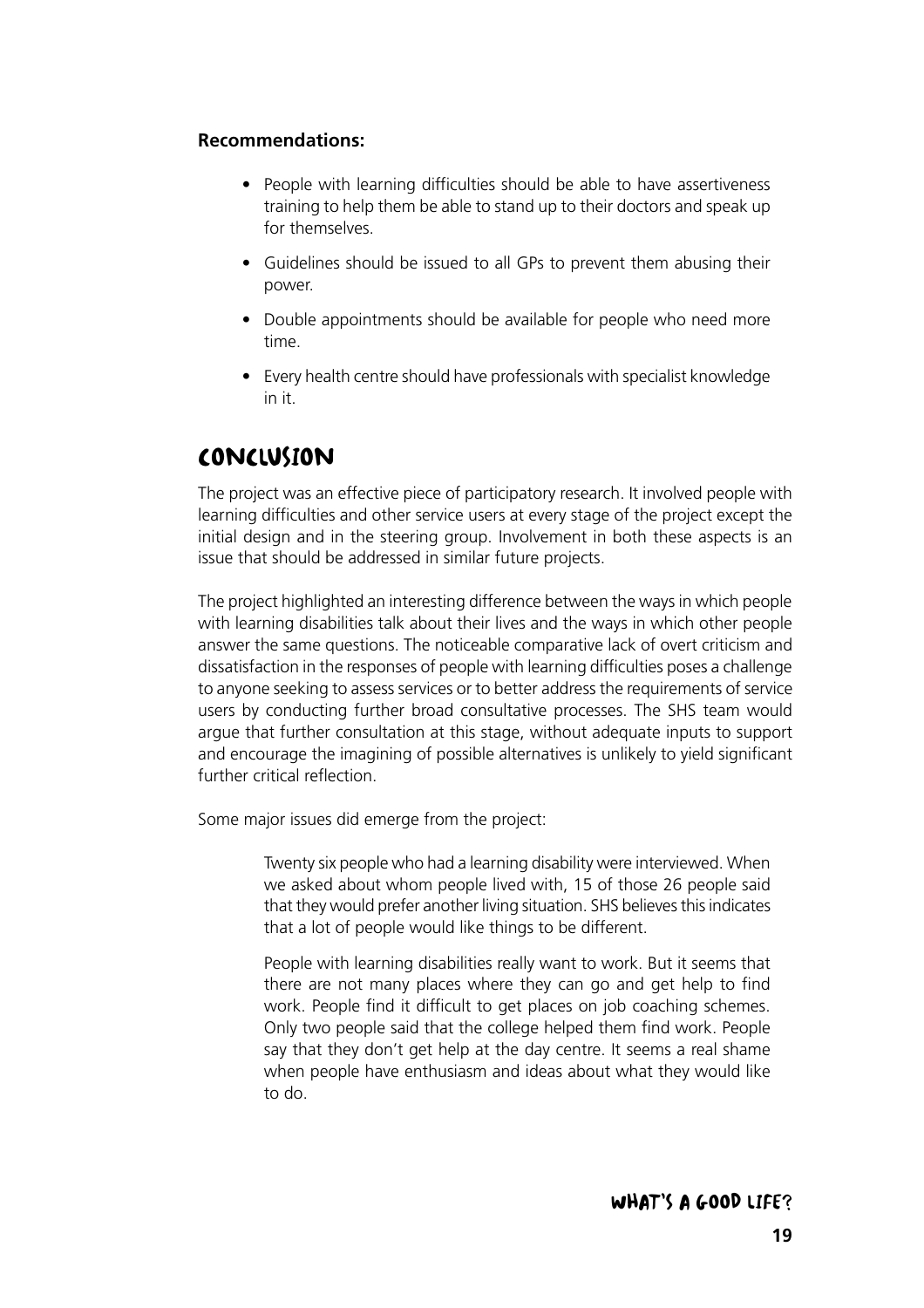In general, people were very positive about their relationships with staff. However, there were a couple of comments made about the attitudes of the staff in day centres and college that were of concern. The idea that staff would be "insensitive..." or try to confuse people is worrying. The comment made by a member of the college staff that he/she tries to "bring myself down to your level to communicate with you" indicates a lack of respect and an attitude of superiority.

No should feel that their G.P. looks at them "...as if they were scum." And the number of people who felt that their GP did not listen to them is alarming.

People with learning disabilities spend a lot of their free time in clubs organised specifically for disabled people. This makes it hard for people to become known in their wider communities and works against us becoming a more inclusive society.

"What's a Good Life?" highlighted the fact that while there isn't much difference in terms of what people want in their lives what they actually experience differs greatly between those people with learning disabilities and those without. Many people with learning disabilities can define what makes a better life and define ways of changing their lives in order to make those improvements. They can help in redesigning services because they have a clear understanding of what would make for a better life for them. However, much needs to be done to support people to think in this way. The challenges service providers must meet are twofold. Firstly, to help in enabling more people to raise their expectations so they can clearly say what would really make a better life for them and secondly to make the changes that will deliver on the modest aspirations featured in the "What's a Good Life?" top ten.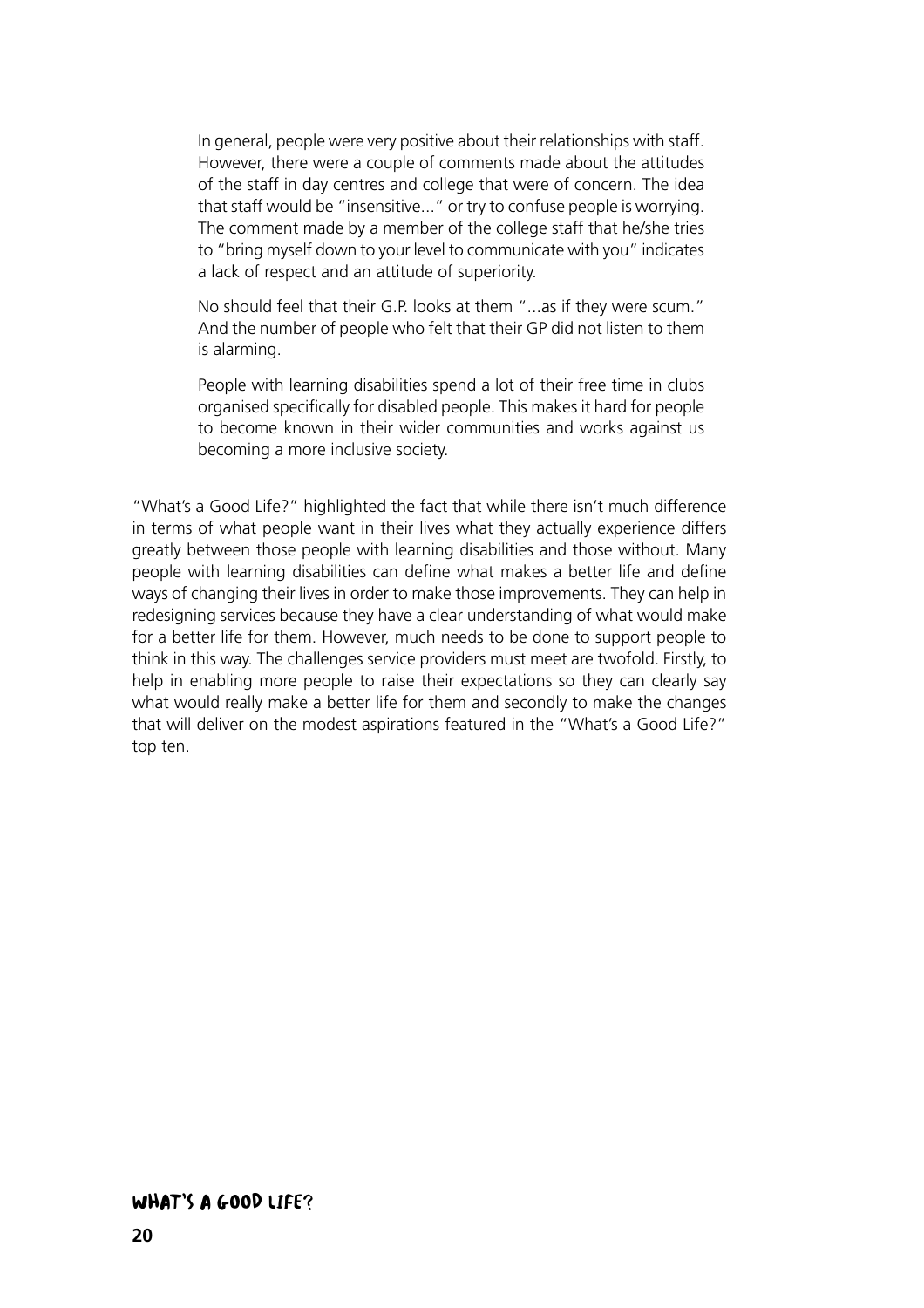# APPENDIX 1

The results of the interviews in terms of the five service accomplishments

# FREE TIME

SHARING ORDINARY PLACES

| Working Towards                        | Working Against |
|----------------------------------------|-----------------|
| People with and without learning       |                 |
| difficulties enjoyed doing many of the |                 |
| same things like eating out,           |                 |
| swimming, sports, dancing.             |                 |

#### DEVELOPING ABILITIES

| Working Towards                          | <b>Working Against</b>                       |
|------------------------------------------|----------------------------------------------|
| The activities people without learning   | People with learning disabilities do most    |
| disabilities get involved in are often   | of their activities in segregated settings:  |
| more about developing their abilities:   | e.g. in social clubs particularly for people |
| playing the pipes; line dancing; DIY;    | with learning disabilities.                  |
| restoring old cars. People with learning |                                              |
| disabilities "socialise" or "hang out on |                                              |
| my own at the house," with some          |                                              |
| exceptions e.g. fishing, playing         |                                              |
| football, computing.                     |                                              |

#### GROWING IN RELATIONSHIPS

| Working Towards | <b>Working Against</b>                     |
|-----------------|--------------------------------------------|
|                 | People with learning disabilities do       |
|                 | most of these activities in segregated     |
|                 | settings e.g. in social clubs particularly |
|                 | for people with learning disabilities.     |

#### GAINING RESPECT AND HAVING A VALUED SOCIAL ROLE

| Working Towards                       | <b>Working Against</b> |
|---------------------------------------|------------------------|
| People who use their free time        |                        |
| creatively and productively are often |                        |
| admired and valued in our society.    |                        |

#### CHOICE AND CONTROL

| Working Towards                                   | <b>Working Against</b>                 |
|---------------------------------------------------|----------------------------------------|
| People with no learning difficulties              | People with learning disabilities do a |
| enjoy a very wide range of leisure<br>activities. | smaller range of leisure activities.   |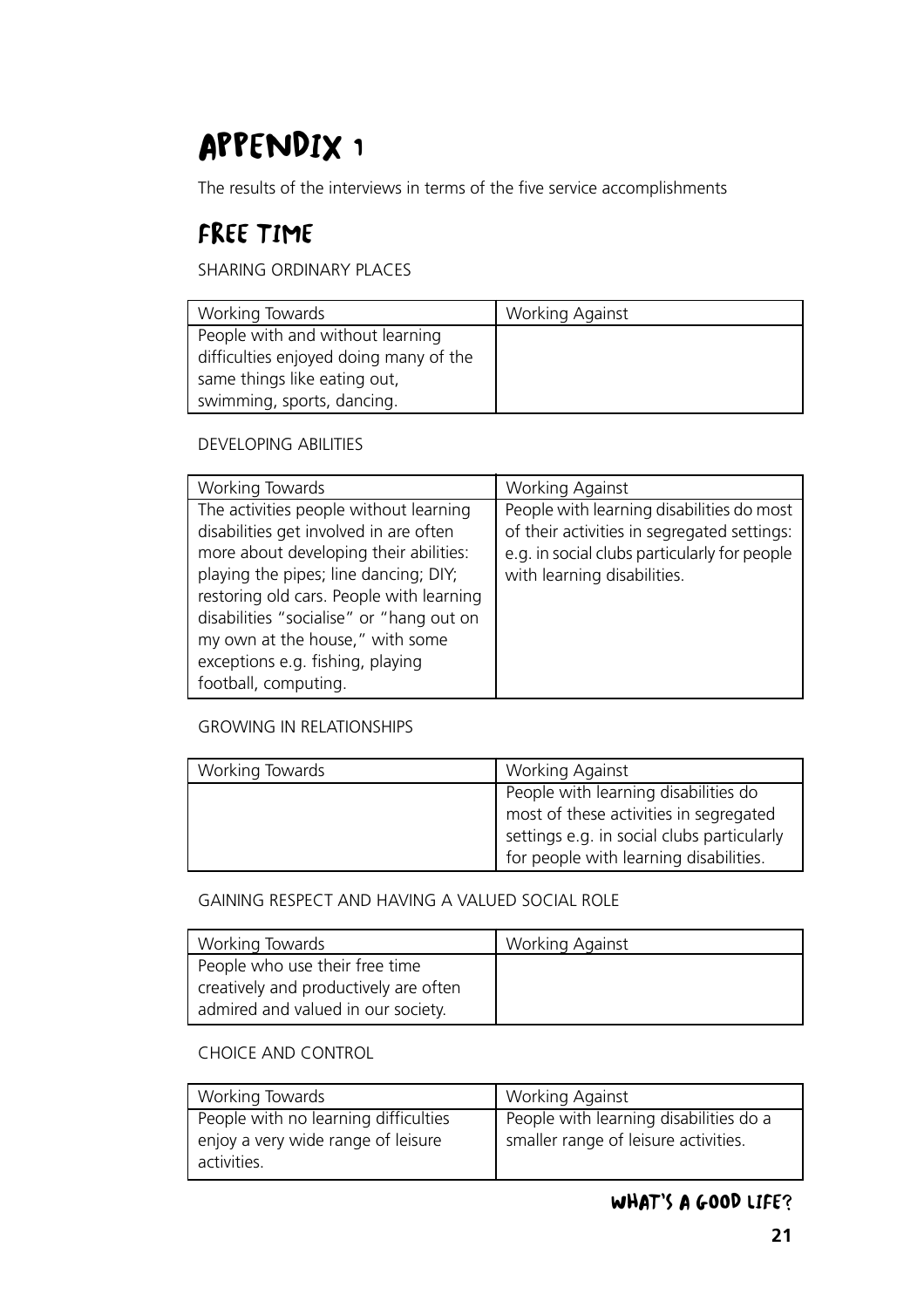# HOUSING/ WHO YOU LIVE WITH

SHARING ORDINARY PLACES

| Working Towards                      | <b>Working Against</b>                  |
|--------------------------------------|-----------------------------------------|
| Other houses no different for people | Group homes: what's different to other  |
| with learning disabilities to other  | homes - no. Of people, staff there,     |
| people: live in a range of areas.    | design of house, people don't know each |
|                                      | other, look different.                  |

#### DEVELOPING ABILITIES

| Working Towards | <b>Working Against</b>                 |
|-----------------|----------------------------------------|
|                 | Living situation: chance to live with  |
|                 | friends/other family/on their own: not |
|                 | getting this help, not supported to do |
|                 | this. Stay with parents, other people. |

#### GROWING IN RELATIONSHIPS

| Working Towards | Working Against                            |
|-----------------|--------------------------------------------|
|                 | Not having the chance to live with the     |
|                 | people they want to live with: on their    |
|                 | own, with friends, with other family, with |
|                 | partners whereas other people are able     |
|                 | to do this, most live with partners and    |
|                 | or children.                               |
|                 | Living with the same people they have      |
|                 | been living with since they were born.     |

GAINING RESPECT AND HAVING A VALUED SOCIAL ROLE

| Working Towards                      | Working Against                                                                                                                                                                                                                                                                                                         |
|--------------------------------------|-------------------------------------------------------------------------------------------------------------------------------------------------------------------------------------------------------------------------------------------------------------------------------------------------------------------------|
| Living with partners and/or children | Living with parents above the age of 18.<br>People with learning disabilities having<br>no choice over who they live with.<br>Not having a front door key to your own<br>home.<br>Living with people who are not friends<br>or family?<br>People with learning disabilities not living<br>with partner and or children. |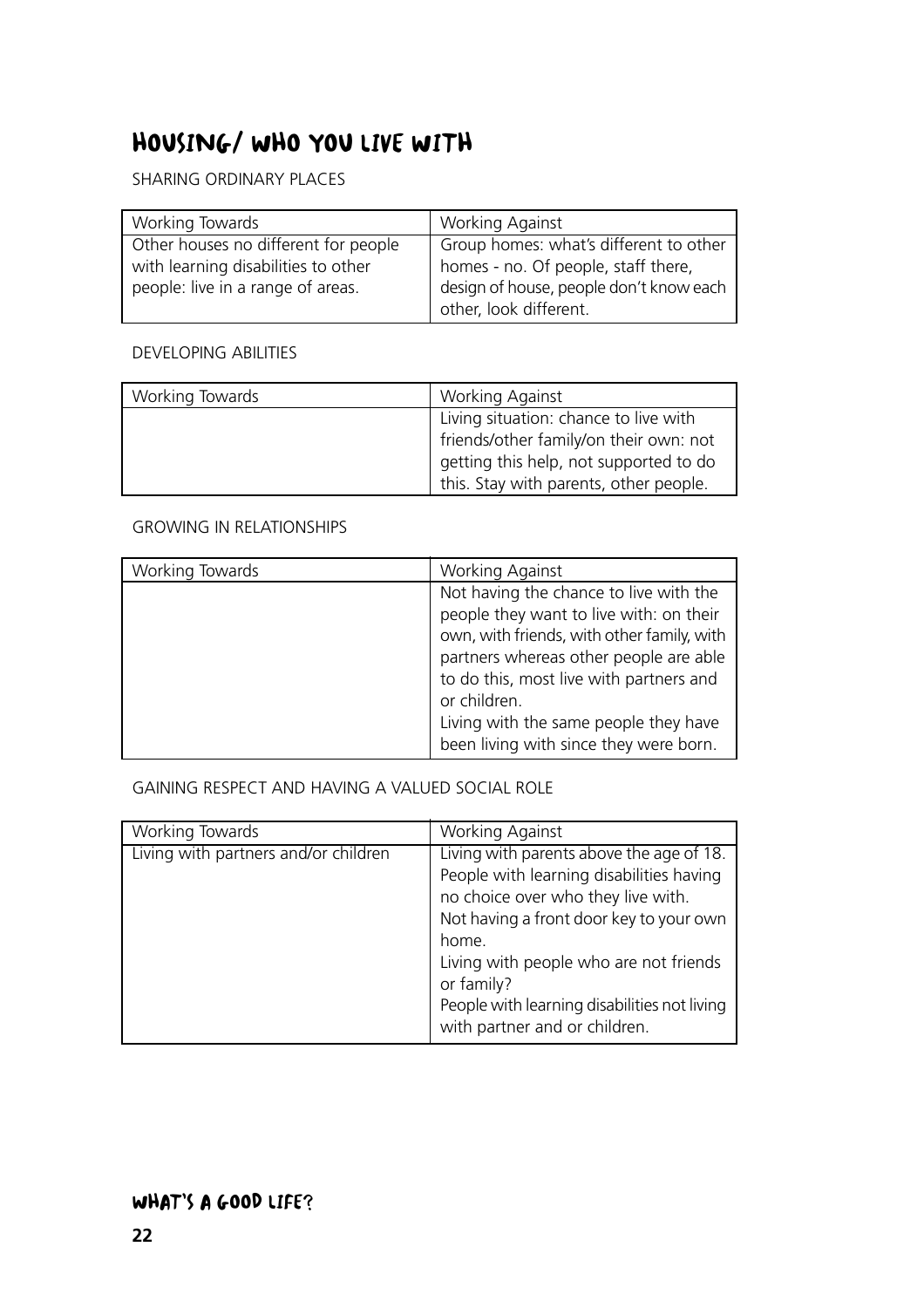#### MAKING CHOICES

| <b>Working Towards</b>                                                                                                                | <b>Working Against</b>                                                                                                                                                                                                                                                                                                                                                                                                                                                                                                   |
|---------------------------------------------------------------------------------------------------------------------------------------|--------------------------------------------------------------------------------------------------------------------------------------------------------------------------------------------------------------------------------------------------------------------------------------------------------------------------------------------------------------------------------------------------------------------------------------------------------------------------------------------------------------------------|
| All people asked said they have some<br>choice and control about what happens<br>in the house: decor, what they eat,<br>in the house. | Some people with learning disabilities<br>didn't have a choice about who they<br>lived with.<br>3/5 do not have their own what they do<br>front door key.<br>Not allowed to have friends over without<br>checking with the staff. Staff decide<br>when you get up to have your shower.<br>15 people with learning disabilities<br>would rather live with other people than<br>they live with now.<br>(Nearly all people with no learning<br>disabilities are happy living with who they<br>live with now than changing). |
|                                                                                                                                       |                                                                                                                                                                                                                                                                                                                                                                                                                                                                                                                          |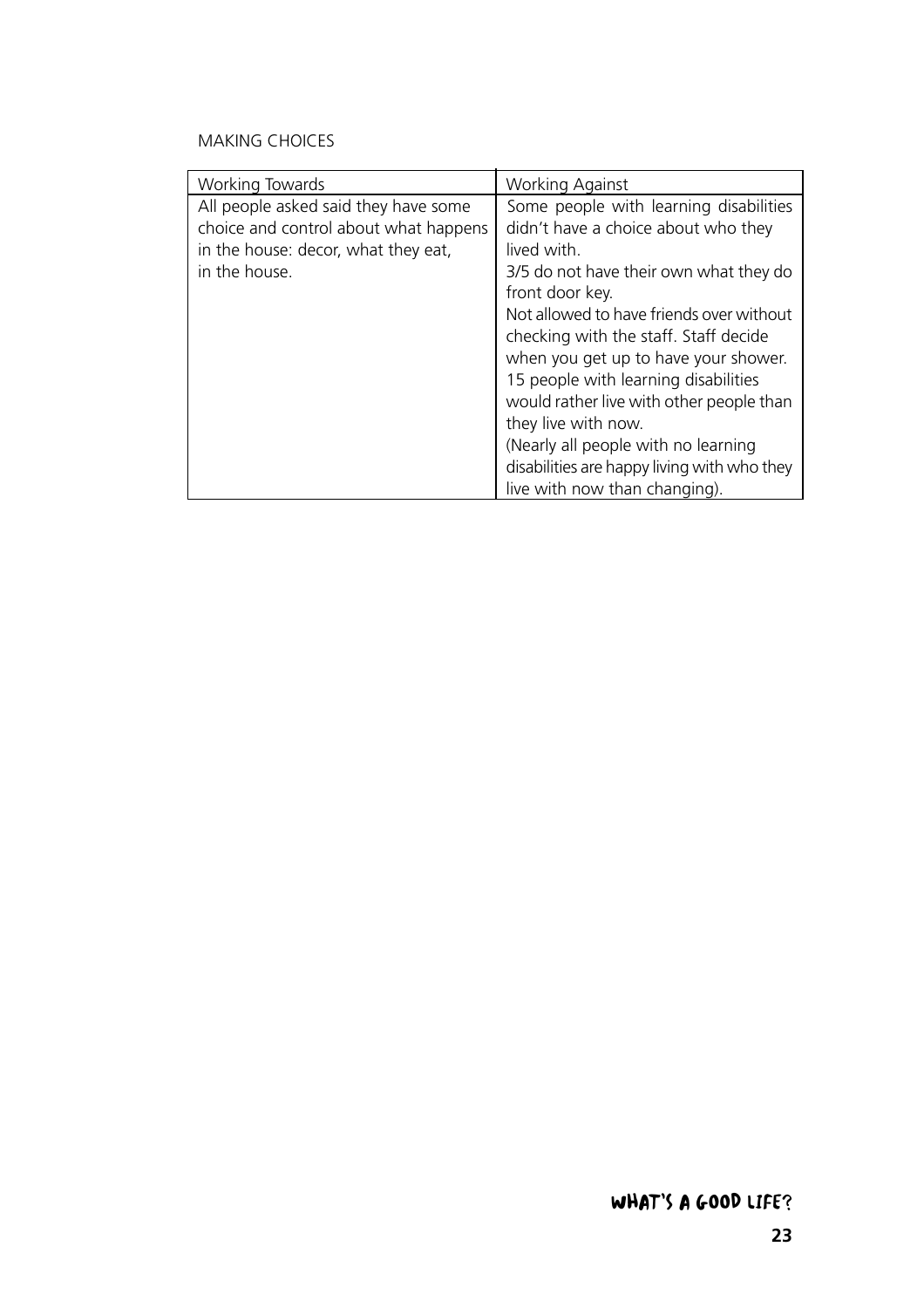# JOBS AND EMPLOYMENT

#### SHARING ORDINARY PLACES

| Working Towards                                             | <b>Working Against</b>                                         |
|-------------------------------------------------------------|----------------------------------------------------------------|
| Everyone said they enjoyed meeting                          | Some people who go to the day centre                           |
| people at their jobs.                                       | 5 days a week count that as their full-<br>time job.           |
| Most people with learning disabilities<br>would like a job. | Most people with learning disabilities do  <br>not have a job. |

#### DEVELOPING ABILITIES

| Working Towards                        | Working Against                             |
|----------------------------------------|---------------------------------------------|
| Most people with learning disabilities | People with learning disabilities said they |
| have ideas about how they would like   | would like a job so they could learn new    |
| to be supported to find a job.         | skills.                                     |
| Most people with learning disabilities | Most people with learning disabilities do   |
| have ambitions about what kind of job  | not have a job.                             |
| they would like to do.                 | People with learning disabilities who had   |
|                                        | jobs had a more narrow range of types       |
|                                        | of job which were generally less skilled    |
|                                        | than people with no learning disabilities.  |

#### GROWING IN RELATIONSHIPS

| Working Towards                                                                               | <b>Working Against</b>                                       |
|-----------------------------------------------------------------------------------------------|--------------------------------------------------------------|
| Everyone said that they enjoyed their<br>jobs because of the people they met<br>through them. | Most people with learning disabilities did<br>not have jobs. |

#### GAINING RESPECT AND HAVING A VALUED SOCIAL ROLE

| Working Towards                            | <b>Working Against</b>                     |
|--------------------------------------------|--------------------------------------------|
| Most people with learning disabilities     | Many people with learning disabilities are |
| would like a job.                          | in low status jobs, e.g. cleaner, washing  |
| Most people with learning disabilities     | up etc.                                    |
| would like a job because it would be       | Most people with learning disabilities do  |
| interesting or worthwhile and to learn     | not have jobs.                             |
| new skills.                                |                                            |
| Jobs for people who don't have             |                                            |
| learning disabilities have higher status - |                                            |
| teacher, manager, deputy manager.          |                                            |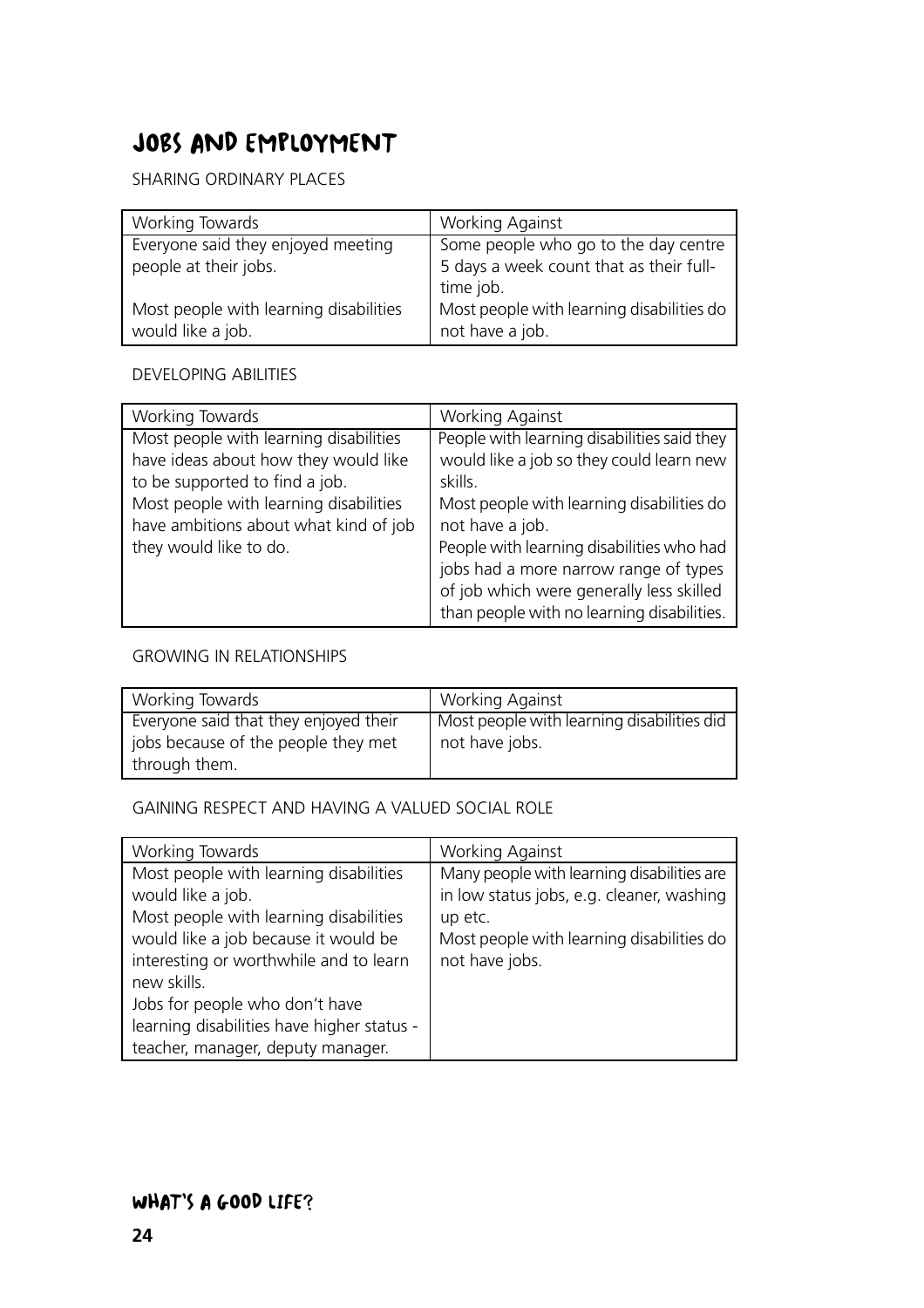#### MAKING CHOICES

| Working Towards                            | <b>Working Against</b>                   |
|--------------------------------------------|------------------------------------------|
| Some people said they do have a choice     | None of the college students said they   |
| about the activities they do in the        | had been given any help in finding a job |
| centre.                                    | through college.                         |
| Most people who did not have a             | People with learning disabilities had a  |
| learning disability had lots of complaints | smaller range of jobs like cleaner,      |
| about their work.                          | washing up.                              |
|                                            | Most people with learning disabilities   |
|                                            | had no complaints about their work.      |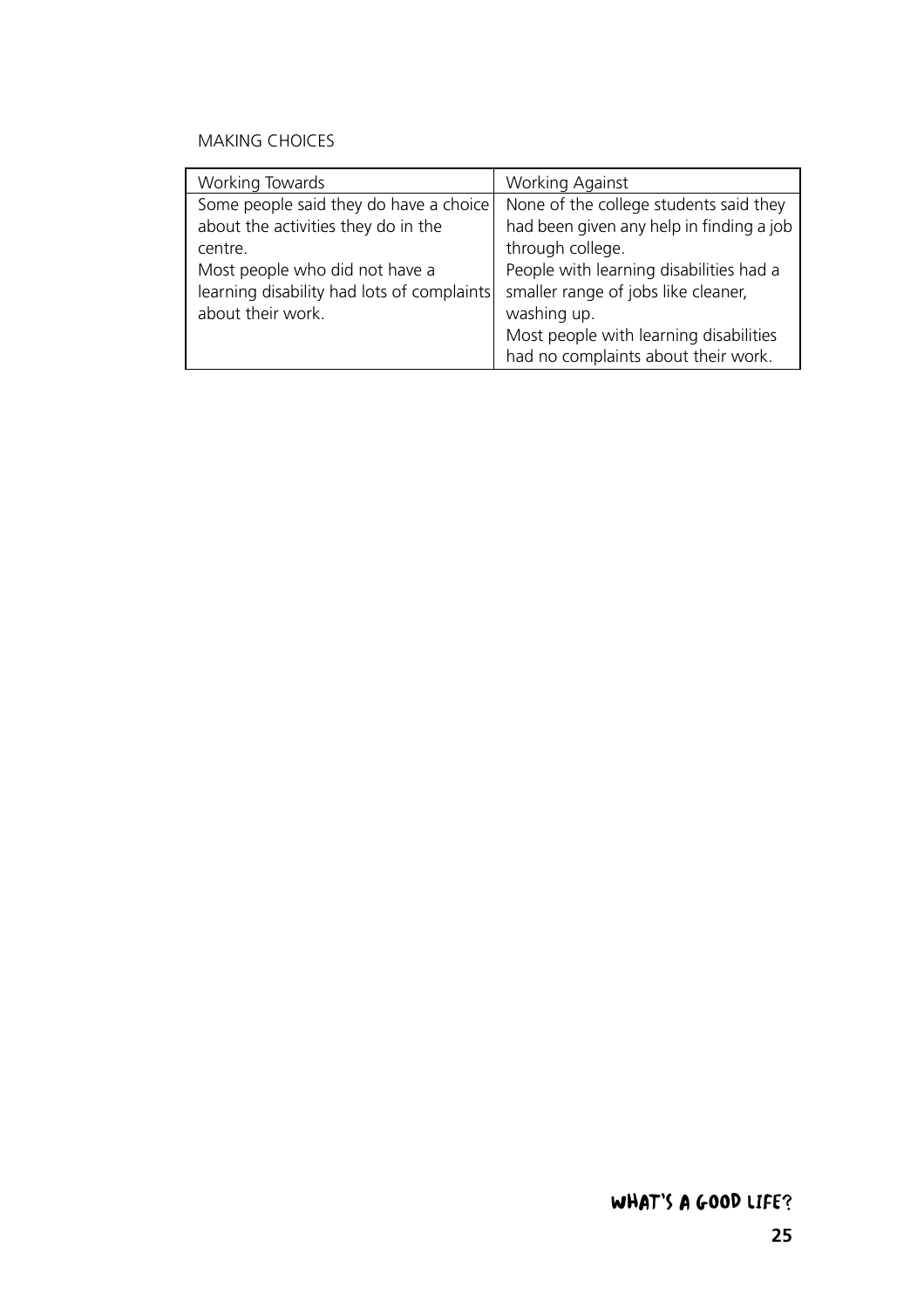# DAY CENTRES

SHARING ORDINARY PLACES

| Working Towards                       | <b>Working Against</b>                                                                                                                                                                                                                   |
|---------------------------------------|------------------------------------------------------------------------------------------------------------------------------------------------------------------------------------------------------------------------------------------|
| People get to go on visits into town. | Most people get to and from the centre<br>on special buses.<br>The centre is far away from the<br>community - pubs, shops etc.<br>Most people go 4/5 days a week and<br>don't get the chance to take part in other<br>"ordinary" things. |

#### DEVELOPING ABILITIES

| Working Towards                       | <b>Working Against</b>                     |
|---------------------------------------|--------------------------------------------|
| People who go to day centres are keen | Most of the activities people do at the    |
| to learn new things such as maths,    | day centre don't help develop their        |
| english, geography, horse riding,     | abilities e.g. listening to music, pushing |
| job coaching.                         | wheelchairs - "on Tuesdays I do line       |
|                                       | dancing with one of the staff and in the   |
|                                       | afternoon I just play music, just sit      |
|                                       | around."                                   |
|                                       | Day centre users do not feel they are      |
|                                       | given the chance to learn new things.      |
|                                       | No-one who goes to a day centre said       |
|                                       | that the centre helped them find a job.    |

#### GROWING IN RELATIONSHIPS

| Working Towards                       | <b>Working Against</b>                 |
|---------------------------------------|----------------------------------------|
| Nearly all the people who go to a day | No one who doesn't have a learning     |
| centre have made friends there.       | disability goes to the day centre.     |
|                                       | Most people who go to the day centre   |
|                                       | go 4/5 days a week.                    |
|                                       | The day centre is a long way away from |
|                                       | community - pubs, shops etc.           |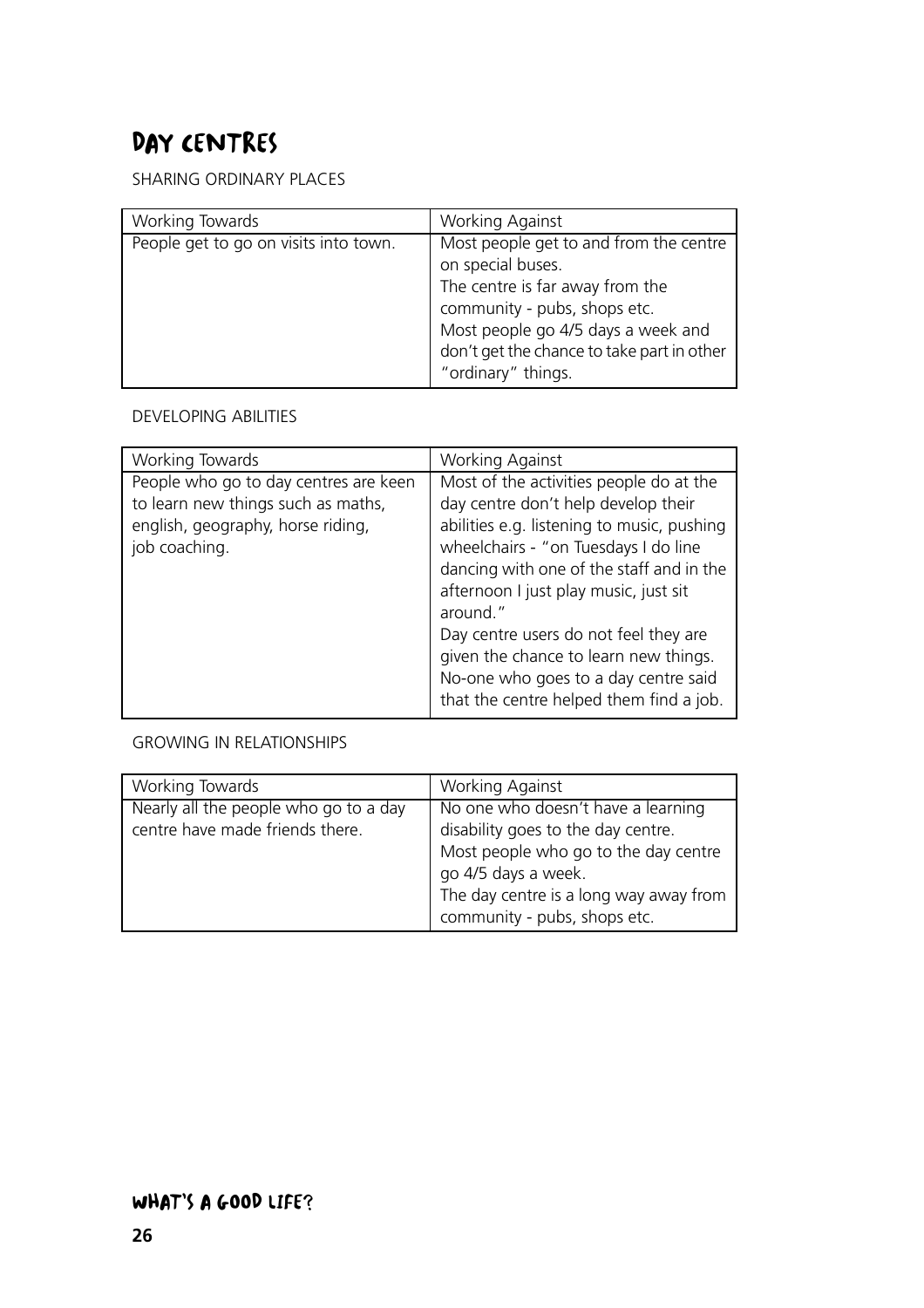| Working Towards                      | <b>Working Against</b>                  |
|--------------------------------------|-----------------------------------------|
| Several people said the staff at the | One centre user said "sometimes the     |
| centre were friendly and helpful.    | staff have an insensitive jokethey make |
|                                      | it difficult for us to understand       |

#### GAINING RESPECT AND HAVING A VALUED SOCIAL ROLE

| themand people can get quite<br>offended at the way it's addressed to |
|-----------------------------------------------------------------------|
| them."                                                                |
| People said they would rather go to a                                 |
| day centre than have a job because they                               |
| felt they were not capable of having a                                |
| full time job, or even not capable of                                 |
| travelling there.                                                     |
| Nearly all the people who did not have a                              |
| learning disability said they would not                               |
| like to go to a day centre - the ones who                             |
| said they would like to go were day                                   |
| centre staff.                                                         |

#### MAKING CHOICES

| Working Towards                                                                       | Working Against                                                                                                                                                                                                                                                                                         |
|---------------------------------------------------------------------------------------|---------------------------------------------------------------------------------------------------------------------------------------------------------------------------------------------------------------------------------------------------------------------------------------------------------|
| Some people said they do have a choice<br>about the activities they do in the centre. | Nearly all people who do not have a<br>learning disability said they would<br>choose not to go to day centre. One<br>person said that it wouldn't give them<br>enough freedom to do what they<br>wanted.<br>The choice of activities people have is<br>limited.<br>No-one from the centre said that the |
|                                                                                       | centre had helped them find a job, even                                                                                                                                                                                                                                                                 |
|                                                                                       | though many wanted one.                                                                                                                                                                                                                                                                                 |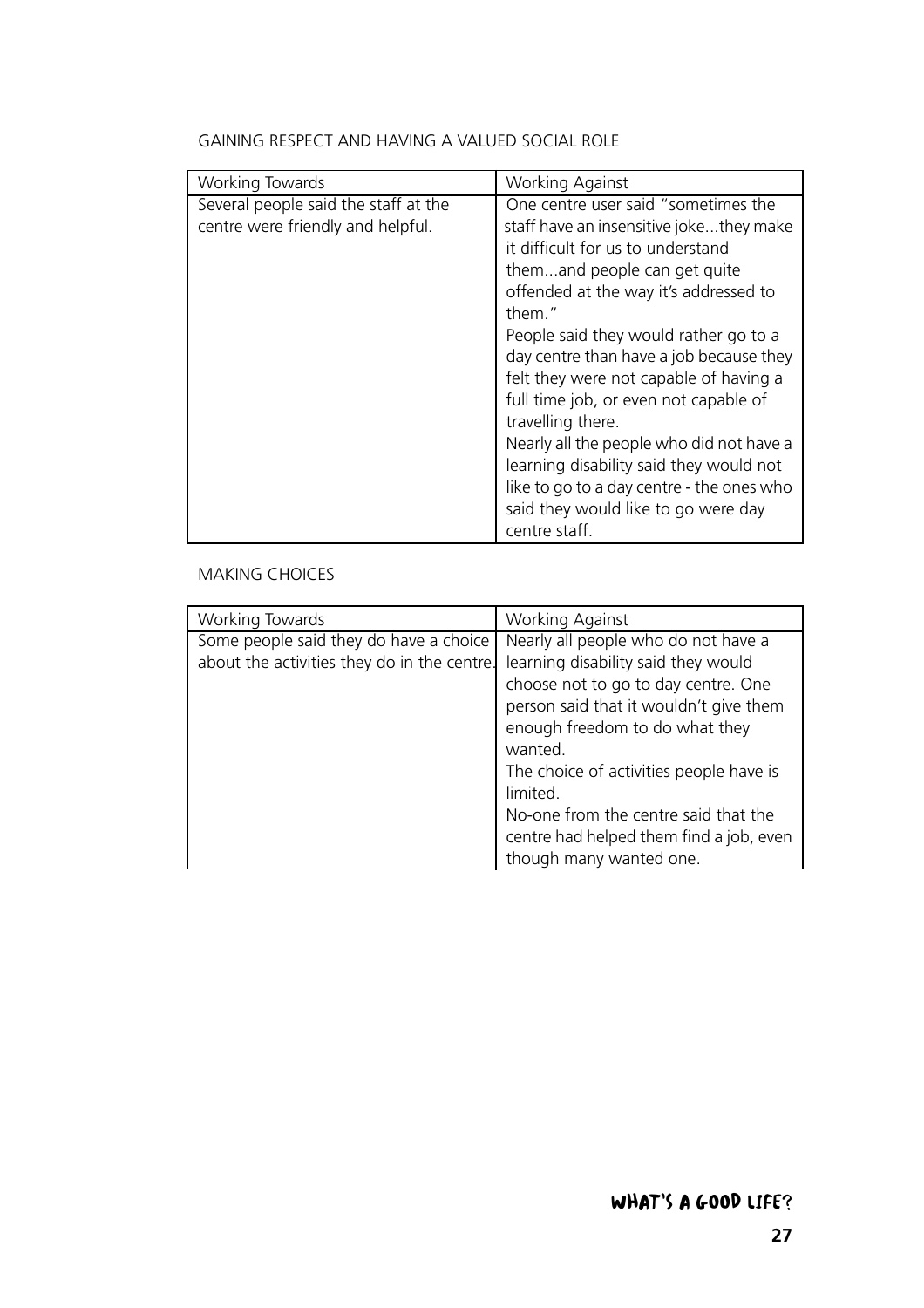# COLLEGE

SHARING ORDINARY PLACES

| Working Towards                         | <b>Working Against</b>                     |
|-----------------------------------------|--------------------------------------------|
| Most people said they see their friends | All the people with learning disabilities  |
| outside college as well.                | who are at college are in classes just for |
| Students with learning disabilities and | people with learning disabilities.         |
| students who don't have a learning      |                                            |
| disability attend the same college.     |                                            |
| Most students get to and from college   |                                            |
| by public transport.                    |                                            |

#### DEVELOPING ABILITIES

| Working Towards                                                                                                                                                                                                                                                                                                      | <b>Working Against</b>                                                                                                |
|----------------------------------------------------------------------------------------------------------------------------------------------------------------------------------------------------------------------------------------------------------------------------------------------------------------------|-----------------------------------------------------------------------------------------------------------------------|
| One person said that going to college<br>made them more confident about<br>travelling on their own.<br>People with learning disabilities study a<br>range of subjects e.g. computing,<br>plumbing, metalwork, shopping,<br>cooking.<br>Most students said they would like to<br>have a job when they finish college. | Only 2 students said that college had<br>helped them find a job, even though<br>most students said they wanted a job. |

#### GROWING IN RELATIONSHIPS

| Working Towards                         | <b>Working Against</b>                     |
|-----------------------------------------|--------------------------------------------|
| Most people said they see their college | All the people with learning disabilities  |
| friends outside college.                | who are at college are in classes just for |
| Several students mentioned meeting      | people with learning disabilities.         |
| people as one of the main things they   |                                            |
| like about college.                     |                                            |
| All the students who were asked said    |                                            |
| that they had made friends at college.  |                                            |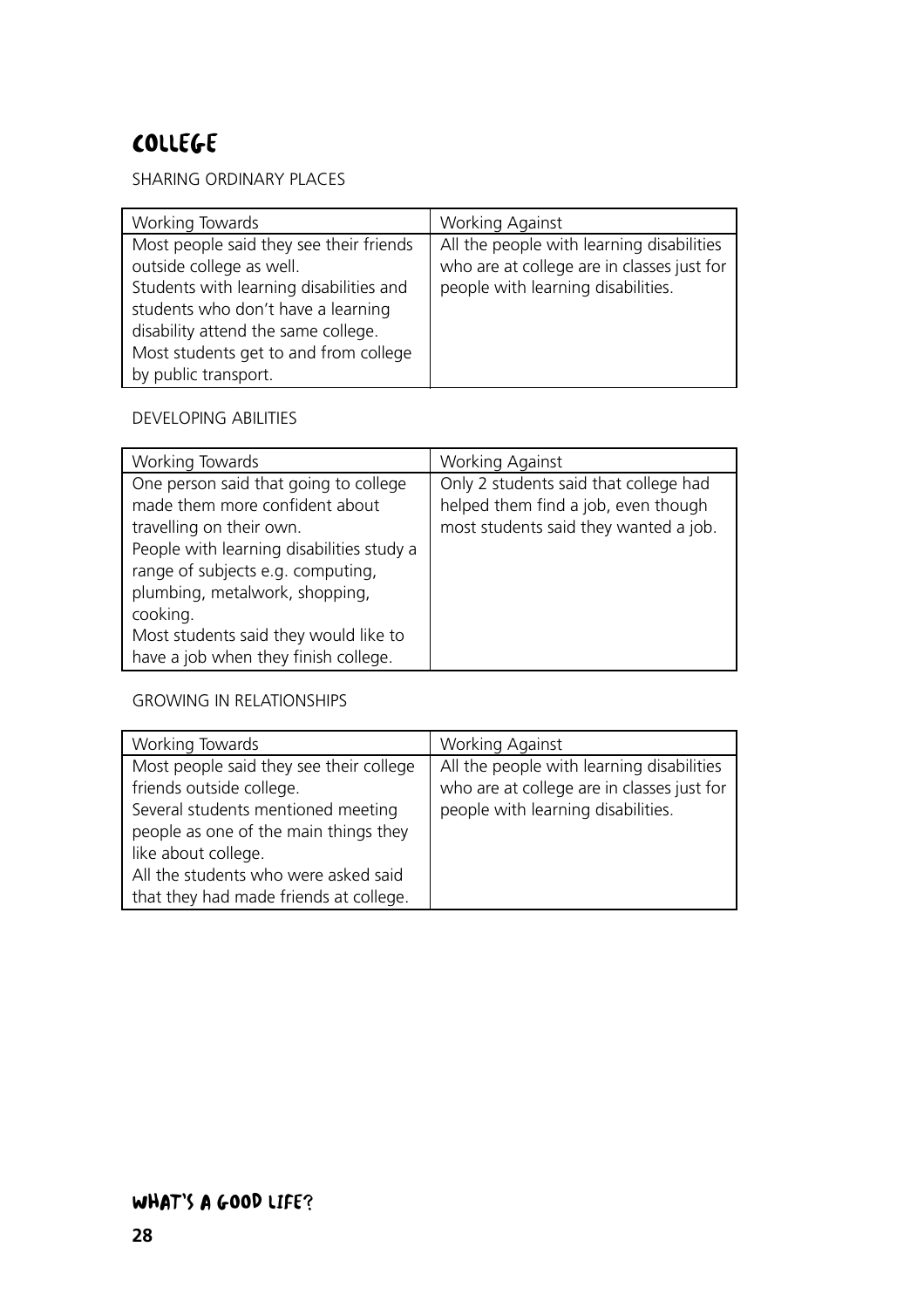#### GAINING RESPECT AND HAVING A VALUED SOCIAL ROLE

| Working Towards                            | Working Against                           |
|--------------------------------------------|-------------------------------------------|
| Some students say they have some           | All the people with learning disabilities |
| say in the way the college is organised,   | who go to college are in classes just for |
| e.g. what modules they will do, where      | people with learning disabilities.        |
| they go on tutorial visits etc.            | Quote from member of College staff to     |
| Student's comment about staff, "If you     | students, "You all communicate with me    |
| tell them a problem, they will always      | very well and I hope that I can bring     |
| deal with it, and that's important."       | myself down to your level so I can        |
| "I like XX, she treats me like an equal."  | communicate with you. That's what it's    |
| Being a student is a role that's valued in | all about isn't it."                      |
| our society.                               | Comments on College staff:                |
|                                            | "They have got favourites. This bothers   |
|                                            | me because if you have a rule for         |
|                                            | somebody you should have the same rule    |
|                                            | for everybody. Stop singling people out!" |

#### MAKING CHOICES

| Working Towards                         | <b>Working Against</b>                     |
|-----------------------------------------|--------------------------------------------|
| Most students get to and from college   | Only 2 students said they had been given   |
| by public transport.                    | any help in finding a job through college. |
| Some examples of what people with       | All the people with learning disabilities  |
| learning disabilities study at college: | who go to college are in classes just for  |
| woodwork, computing, plumbing,          | people with learning disabilities.         |
| metalwork, shopping, cooking, caring    |                                            |
| for your clothes.                       |                                            |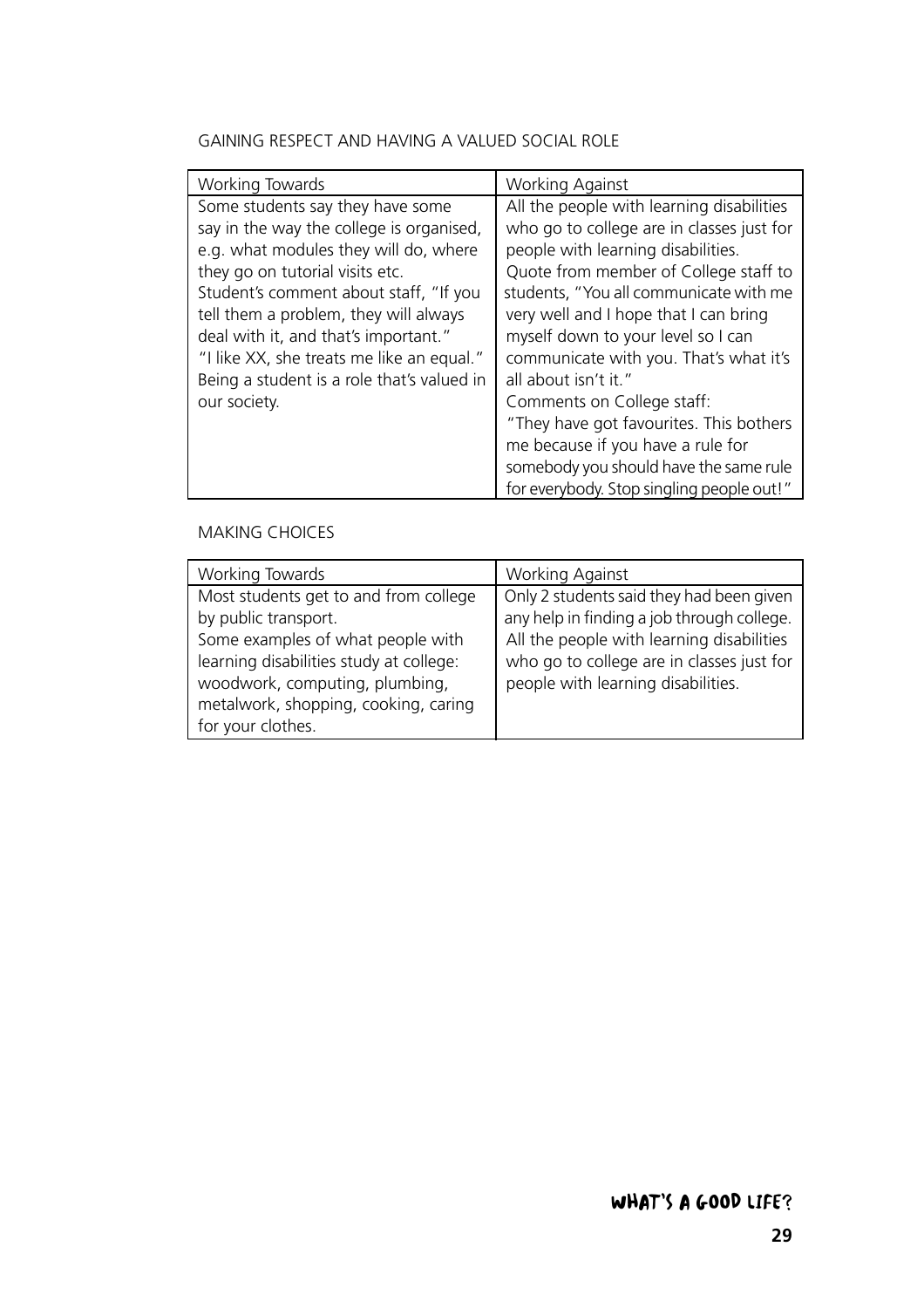# HEALTH CARE

SHARING ORDINARY PLACES

| Working Towards                      | <b>Working Against</b> |
|--------------------------------------|------------------------|
| People with and without learning     |                        |
| disabilities go to the same doctors' |                        |
| surgeries.                           |                        |

#### DEVELOPING ABILITIES

| Working Towards                   | <b>Working Against</b>                 |
|-----------------------------------|----------------------------------------|
| Some people said that they do get | Some people said they did not get      |
| enough information about health   | enough information on health care care |
| issues.                           | ISSUES.                                |

#### GROWING IN RELATIONSHIPS

| Working Towards                   | <b>Working Against</b>                     |
|-----------------------------------|--------------------------------------------|
| Most people felt they could trust | Some people with learning disabilities     |
| their doctor.                     | said they did not trust their doctor.      |
|                                   | Some people with and without learning      |
|                                   | disabilities felt that their doctor didn't |
|                                   | listen to them.                            |

#### GAINING RESPECT AND HAVING A VALUED SOCIAL ROLE

| Working Towards                                                                                                                                                          | Working Against                                                                                                                                                                                                                                                                                                                                                                              |
|--------------------------------------------------------------------------------------------------------------------------------------------------------------------------|----------------------------------------------------------------------------------------------------------------------------------------------------------------------------------------------------------------------------------------------------------------------------------------------------------------------------------------------------------------------------------------------|
| People with and without learning<br>disabilities go to the same surgeries.<br>Comments about doctors' attitudes:<br>"He takes me very seriously."<br>"She listens well." | Some people with and without learning<br>disabilities felt their doctor did not listen<br>to them.<br>People said they were not given enough<br>time to talk to their doctor.<br>Comments about doctors' attitudes: "He<br>is patronising," "If you go in for the Pill<br>you are looked at as if you were scum,"<br>"As soon as I walk in to see him he goes<br>like, I'm too busy, scram." |